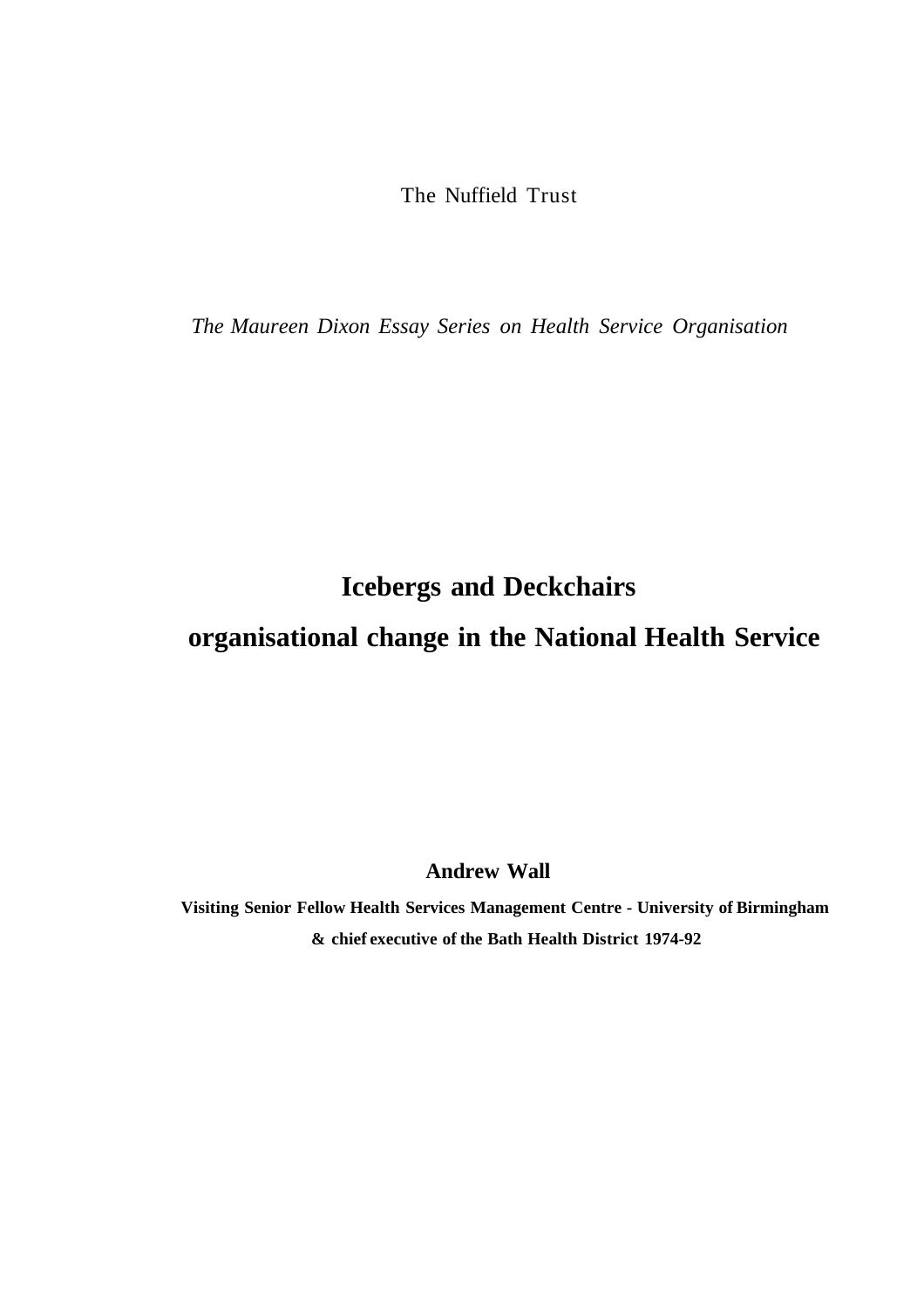Published by **The Nuffield Trust**  59 New Cavendish Street London W1M 7RD

Telephone: 0171 631 8450 Fax: 0171 631 8451

Email: • [mail@nuffieldtrust.org.uk](mailto:mail@nuffieldtrust.org.uk)  Website: [www.nuffieldtrust.org.uk](http://www.nuffieldtrust.org.uk) 

ISBN: 1 902089 23 5 ©Nuffield Trust 1999

Publications Committee

Professor John Ledingham DM,FRCP Dame Fiona Caldicott DBE, FRCP, FRCPscyh John Wyn Owen CB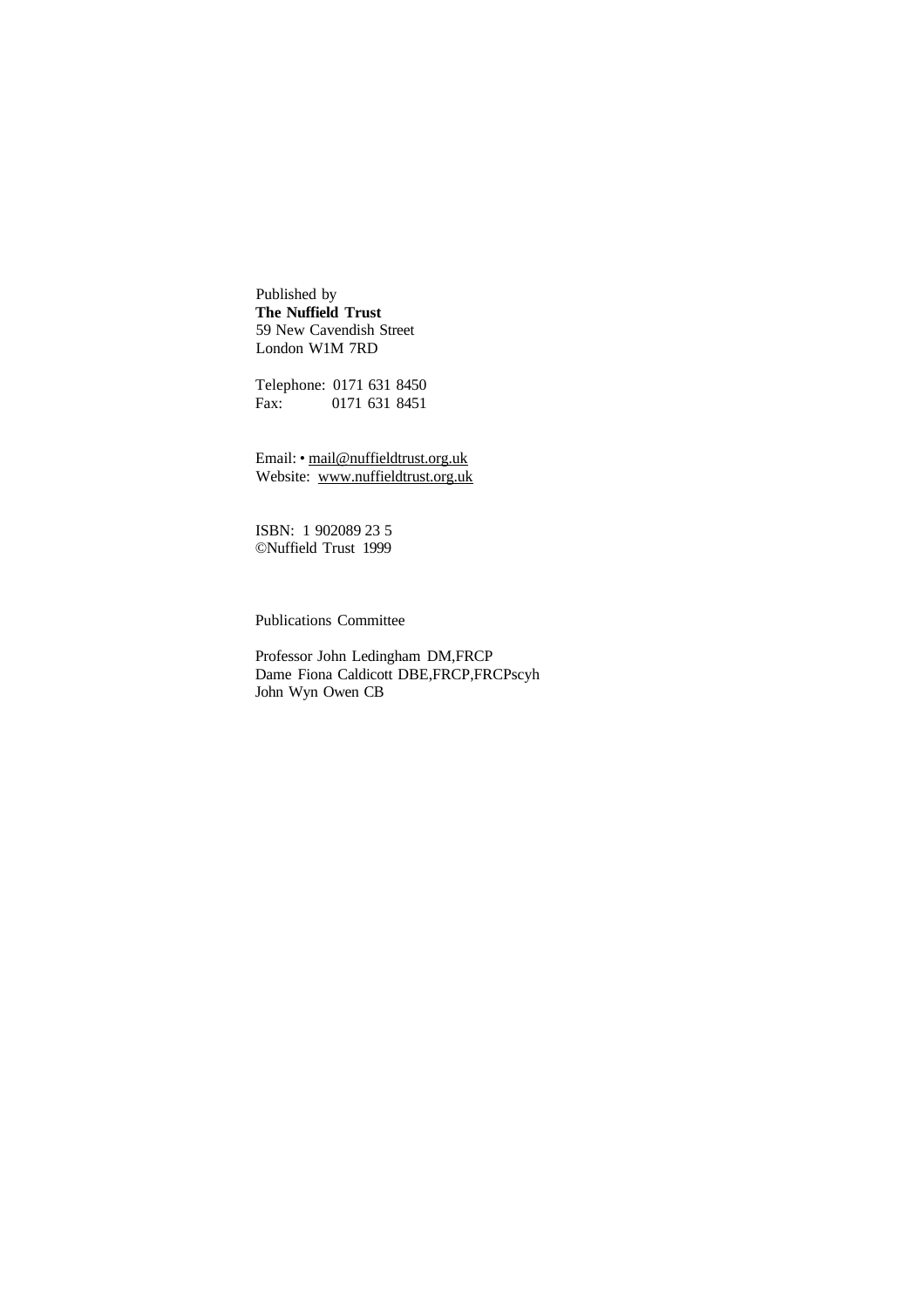# **CONTENTS**

# Foreword by John Wyn Owen

| Introduction                                                              | 2  |
|---------------------------------------------------------------------------|----|
| The Design of the National Health Service                                 | 2  |
| Myths and Illusions                                                       | 3  |
| Organ grinders and monkeys                                                | 4  |
| Horses and stable doors                                                   | 5  |
| Emperors and new clothes                                                  | 5  |
| Men and grey suits                                                        | 8  |
| Fiddling and burning                                                      | 9  |
| History of<br>Organisational<br><b>Brief</b><br><b>NHS</b><br>A<br>Change | 9  |
| The history of organisational ideas                                       | 12 |
| The history of power relationships                                        | 16 |
| The<br>random<br>incidents<br>history<br>of                               | 20 |
| The history of political interventions                                    | 21 |
| Why is Hierarchy so Unpopular?                                            | 22 |
| A Way Forward                                                             | 25 |
| Structure and style                                                       | 26 |
| Roles                                                                     | 26 |
| Leadership                                                                | 28 |
| Accountability                                                            | 29 |
| Hierarchy as the 'Natural Order'                                          | 30 |
| Not Another Reorganisation - Please!                                      | 31 |
| Bibliography                                                              | 33 |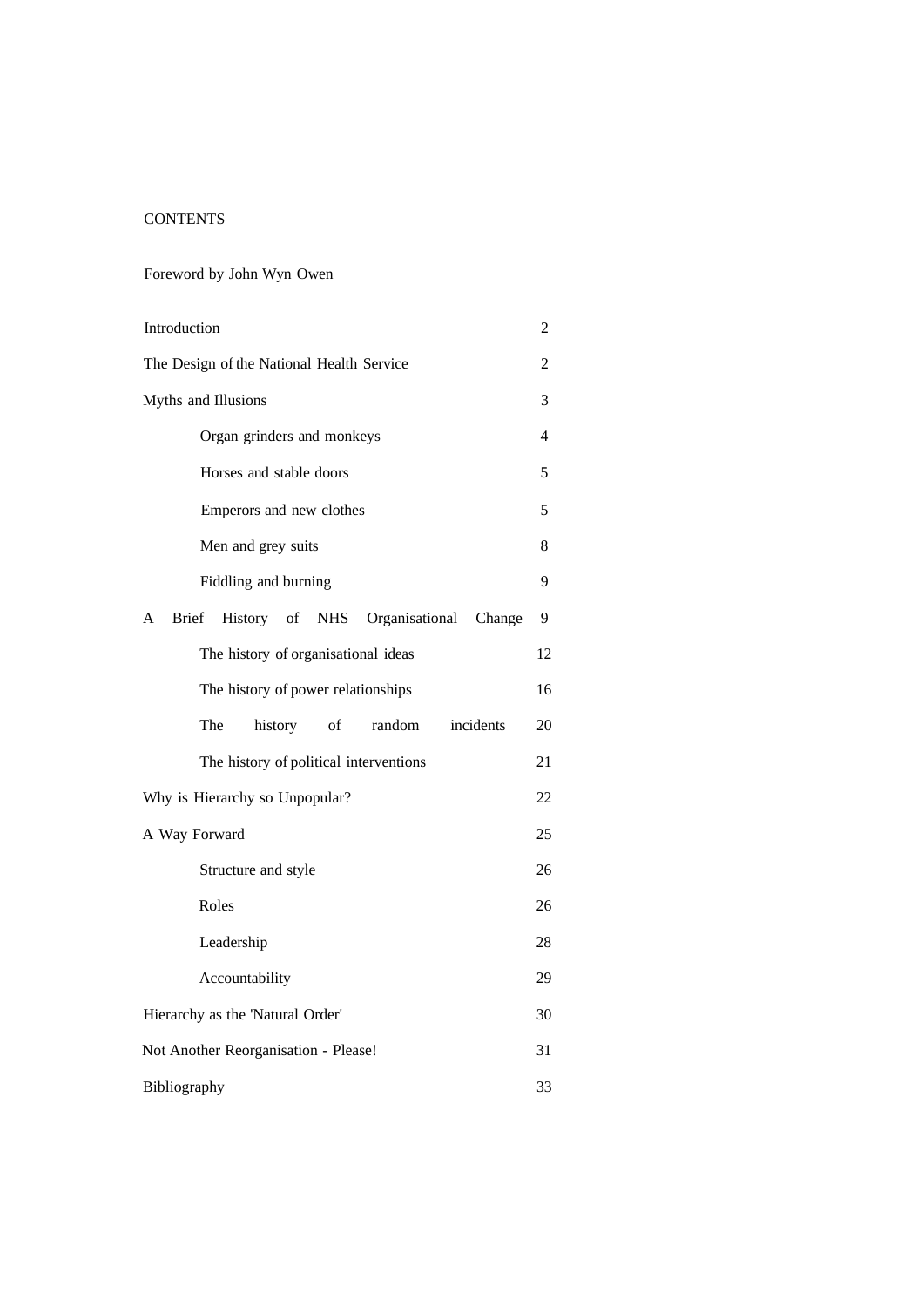#### **FOREWORD**

Maureen Dixon played a major part in developing a systematic approach to organisation design and there continue to be merits in her rigorous approach. The Maureen Dixon Essay Series has been established in order to place her contribution in context and the essays are intended to contribute to informing the debate about the organisation and design of work, whilst at the same time stressing the importance of values in health care organisation and management.

There is no doubt that management can make a difference to health and health care. Achieving health gain - adding years to life and quality life to years - requires services that are sensitive to community and patient interests. Outstanding managers are characterised by the way they think and behave and, when effective, add value throughout the whole organisation.

This first essay in the series, *Icebergs and Deckchairs,* written by Andrew Wall, examines why, after several reorganisations, the structure of the NHS remains confused and although the public have never been better informed, there continues to be dissatisfaction with many of its organisational aspects.

John Wyn Owen, CB June 1999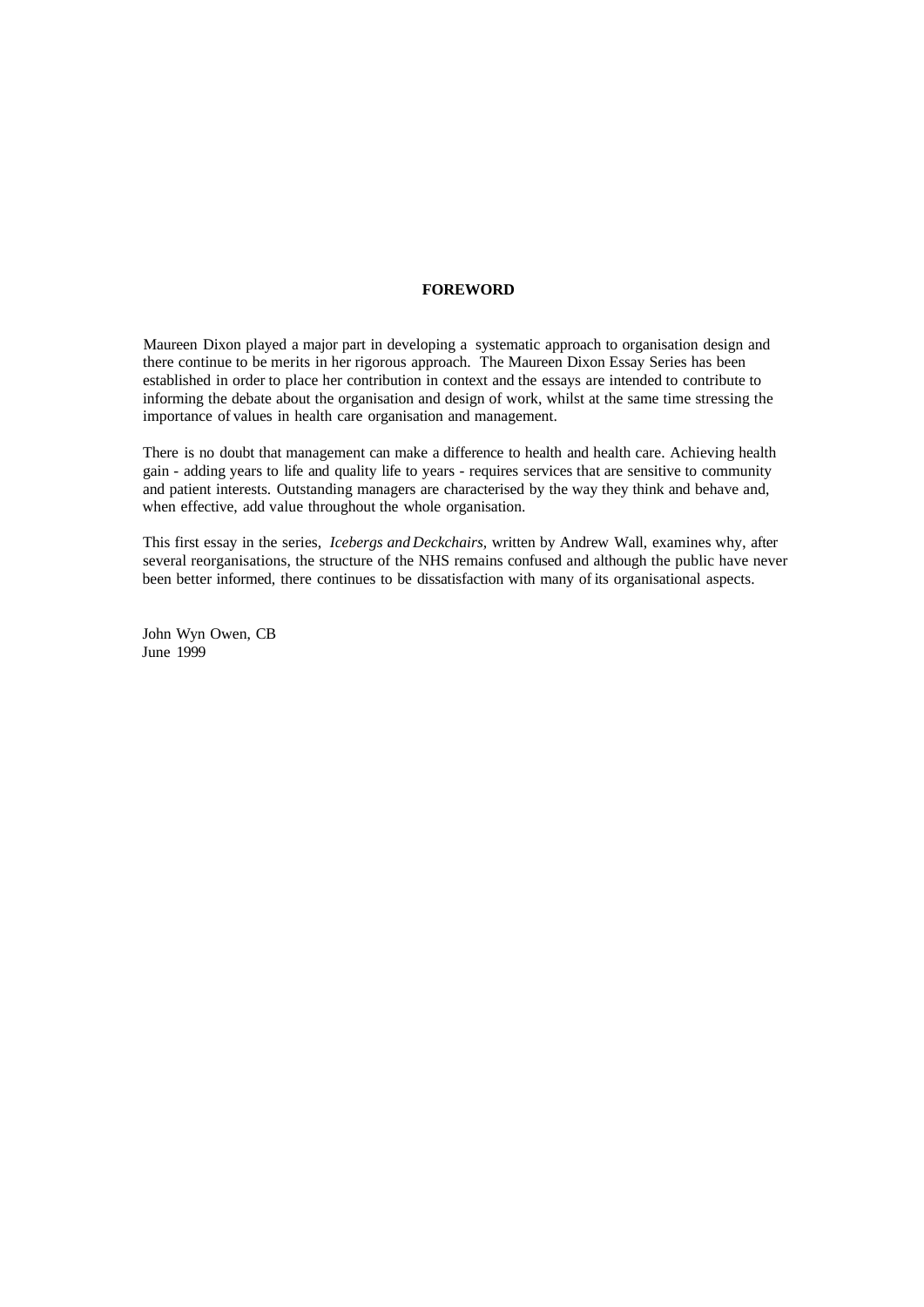# **Icebergs and Deckchairs - organisational change in the National Health Service**

# **Introduction**

The National Health Service reached its fiftieth anniversary in 1998 but how successful is it in meeting the health needs of the UK? On the one hand the NHS appears, from relatively crude comparisons with other countries, to provide health care at a reasonable cost. The population have prompt access to health care in an emergency even if they have to wait longer for treatment for less urgent conditions. Technological and scientific advances have led to major changes in clinical practice generally for the good. Patients and their relatives are now better informed than ever before.

On the other hand, there has been continual dissatisfaction with aspects of the NHS and in particular its organisation. This series of monographs will discuss aspects of the organisation of Britain's health services and make comparisons with other countries.

As a nation we have explored various organisational solutions with major changes in 1974, 1984/5, 1991 and now in 1999. For all but the most cynical, these reorganisations have been attempts to find, if not a perfect model, at least one which satisfies the needs of patients, the needs of staff, and the needs of the population generally. It might be assumed that by now we would have developed **a** clear idea how health services should be run but despite an acceleration in the number and pace of reorganisations, the structure of the NHS remains confused and often dysfunctional. This paper examines why this might be and suggests a way forward - an acknowledgement that hierarchy is the most effective organisational model.

#### **The Design of the National Health Service**

The purpose of the NHS was memorably set out in the opening paragraphs of the 1946 Act: ..to promote the establishment in England and Wales of a comprehensive health service designed to secure improvement in the physical and mental health of the people of England and Wales and the prevention, diagnosis and treatment of illness and for that purpose to provide or secure the effective provision of services..'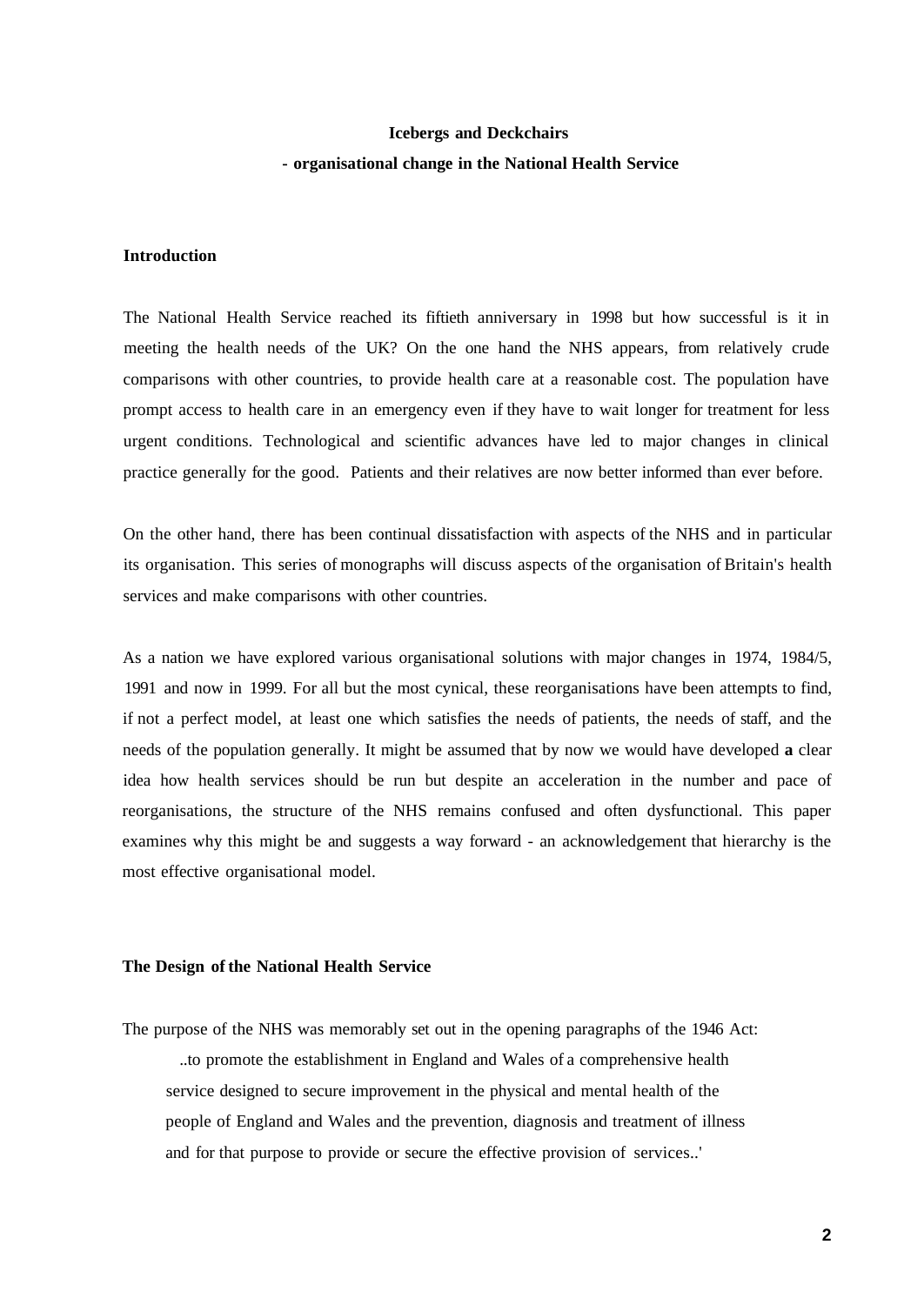Lost in the resounding grandeur of these aspirations is that word 'designed'. And yet the design of the NHS has been one of its main preoccupations over the last fifty years. This is scarcely surprising; all social policy needs to be designed so that it can then be implemented. What is to be done relies on how it is to be done.

The history of organisational change in the NHS seems to suggest that there is a belief that there is a perfect design for the NHS somewhere if only we could find it. Consequently an enormous amount of time and money has been spent - and continues to be spent - on restructuring. Having been involved, both as a manager and as an academic, with much of this activity, I have come to the reluctant conclusion that the perpetual tampering with the organisation of the NHS has meant that management has had little time to implement the NHS' original purpose. Furthermore management has failed to handle appropriately the perennial problems which face health care systems world-wide: the demand for health care outstripping supply and the fluent management of patient care which should ensure that patients are in the right place for the right purpose at the right time. It is no wonder that clinicians and public alike are critical of management. The following paper neither seeks to demonise managers any further nor indeed to exonerate them; it aims to analyse what has happened and to suggest that progress is only possible if some of the habitual ways of thinking are challenged.

# **Myths and Illusions**

A major difficulty in making sense of what has been happening in the NHS (or indeed in any large organisation) is that what is said is often not what is done. This has been described, somewhat cynically, as a process whereby the 'formal' organisation is subverted by the 'informal'. In the 1970s The Health Service Organisational Research Unit at Brunei University under Elliot Jaques developed a more subtle taxonomy when they suggested that organisations can be seen in different lights - the assumed, the manifest, the extant and the requisite:

The MANIFEST - the situation as it appears in charts and policy statements The ASSUMED -the situation as each individual assumes it to be The EXTANT -the situation as it is found to be after objective analysis The REQUISITE - the situation which appears to best meet the needs of organisation *see: Rowbottom R et al(1973) Hospital Organization Heinemann p267* 

My argument is that much of the reorganisation to the structure of the NHS has been based on a faulty reading of the situation and has been unduly influenced by fads and fancies. This being the case the search for a requisite organisation - to use the Brunei term - has been haphazard and seems to have been unattainable. At least four phenomena can be observed: the reverse Peter principle: devolving to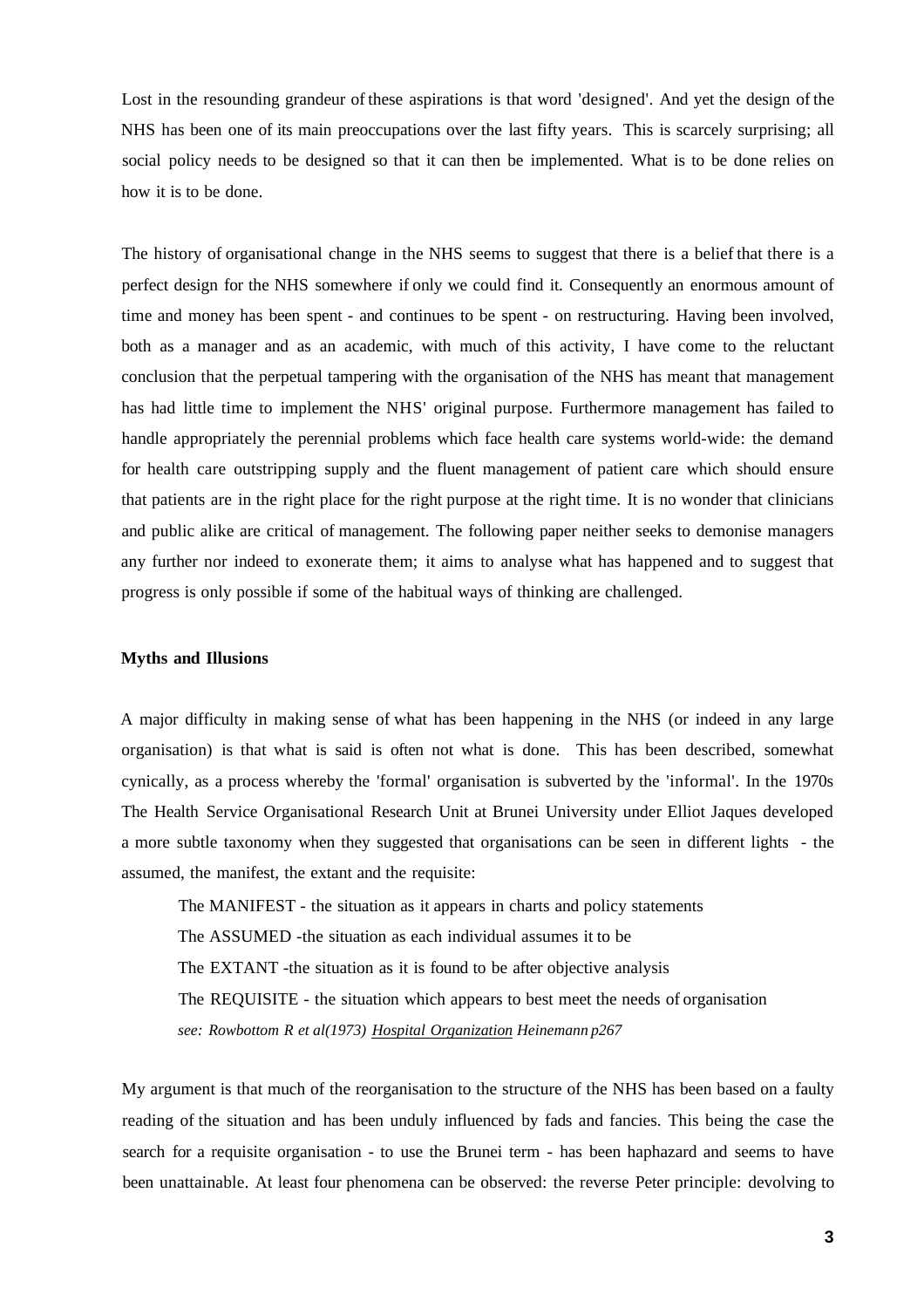the level of incompetence; restructuring to solve yesterday's problems; restructuring according to some doubtful but fashionable ideologies; blaming and shaming illusory villains; all of which has meant that restructuring has failed to address the NHS' main purposes.

### *Organ grinders and monkeys*

The principle of devolution has acquired hallowed status. Bosses who do not delegate are criticised. Authority and tasks alike are therefore to be passed down the line. If this is done indiscriminately the consequences are dire. Tasks are given to those who do not have the necessary competence and experience and authority is given only to be rescinded when things go wrong.

It has become a truism that delegation is not abdication. So passing tasks down the line should only be done if competence has been checked and with the safeguard that if things get difficult the boss will offer support. Too often this does not happen; the subordinate is dumped on and left stranded.

One of the enduring features of organisations is that the boss figure is seen by others as the person they most want to speak to because it is believed that it is with this person that the most authority resides. It seems unreasonable therefore to attempt to work against this expectation by creating difficulties in communication. But there is a problem: the boss cannot speak to everyone. This has led to the division of labour, a fundamental characteristic of hierarchies, and to the devolution of responsibility. But it has also led to a degree of complaint. People do not want to waste their time with people who either do not have the necessary competence for the job or who are unable to make a decision. Why speak to the monkey when it is the organ grinder who is making the decisions?

This is not an easy issue to resolve but it might have been better done if there had been a more subtle analysis in particular an appraisal of *how often and for how long* the dialogue with the boss was required. We have all learnt from our managerial textbooks that span of control should not exceed six or at the most twelve people. But in many parts of the NHS this is impracticable; indeed if implemented would lead to monstrous hierarchies. As district general manager of the Bath Health District prior to 1991, I had (on paper at least) 7000 subordinates. Subdividing those into groups of twelve people would have been ludicrous. The solution is to assess the frequency and duration of contacts. So for instance, I learnt that providing I saw each GP practice - there were sixty - once a year over a sandwich lunch in the surgery, I did not get complaints that "We never see the boss". Sending a second or third in line person on their own did not satisfy the GPs even though in my office those people were doing much of the associated work.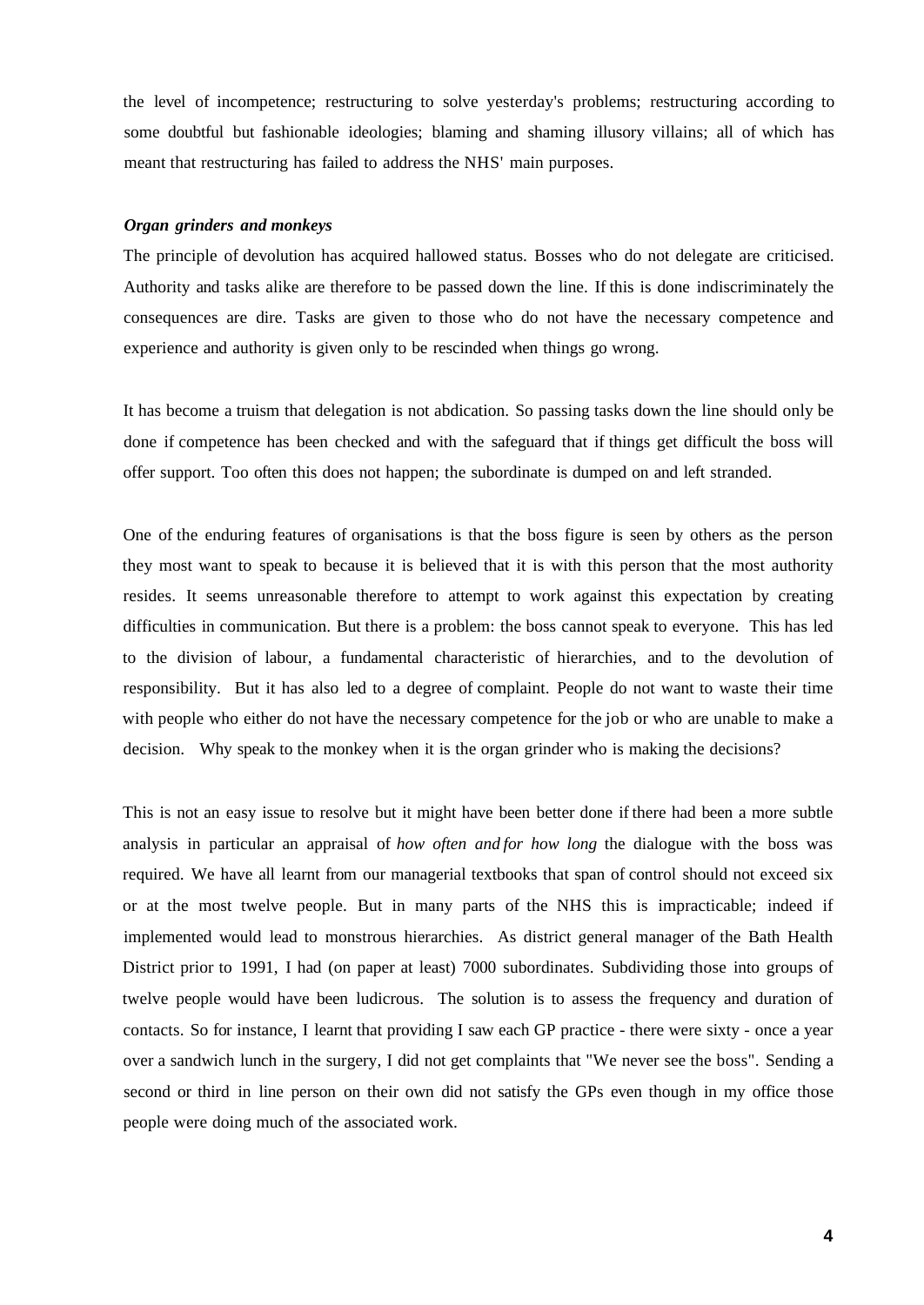Similarly in a more public setting it is the boss figure who is required to be shown if only for ceremonial purposes. Public accountability is not satisfied by a 'hospital spokesman'; it is the named chief executive or chairman the public want. False modesty about being the boss is mistaken; leadership requires visibility. The boss is a symbol as well as a person.

#### *Horses and stable doors*

Controlling expenditure, controlling doctors, and being responsive to consumers' interests were animals which had been around a long time but were a long way down the road by the time the 1991 changes came about. It is arguable that that reorganisation did little to entice them back home. Still less likely are the 1999 changes to resolve these issues. Putting the stable lads - the GPs - in charge rather than the trainers may well compound the difficulties.

Indeed the relative status of members of primary care groups is likely to be a problem which appeals to the principle of partnership cannot resolve overnight. For instance the group of executives and non executives, NHS and local authority staff, together with a somewhat token member of the public have to overcome their inherently different ways of viewing the world. The failure in the government's guidance to deal with the intrinsic differences between the centrally governed NHS and the locally governed social services departments has stymied joint working ever since a spate of reports appeared in the 1980s. To date government wraps up the parcel labelled 'partnership' in the apparent belief that the problem is secured; that the slogan has resolved the problem.

#### *Emperors and new clothes*

Managers and politicians are slaves to fashion, managerial fashions. Consensus, matrix management, quality management and risk management have all been espoused as providing salvation. In some cases they have been merely the sensible acknowledgement of what is central to good management such as quality and a reasonable assessment of risk. In other cases such as consensus, the nature of the idea has been misunderstood and misapplied.

Health organisations are typified by the range and number of experts working in them and many of those claim to be autonomous professionals whose professionalism would be compromised by a strict command structure. But if doctors are principally concerned with their patient in front of them, there also needs to be someone who is concerned not only for the generality of patients but for the viability of the organisation at large, its internal structures, its relationships with others externally. So there are at least two broad categories of staff, the specialists and the generalists. Was consensus management, the hallmark of the 1974 reorganisation, a better way of managing the relationships between the two?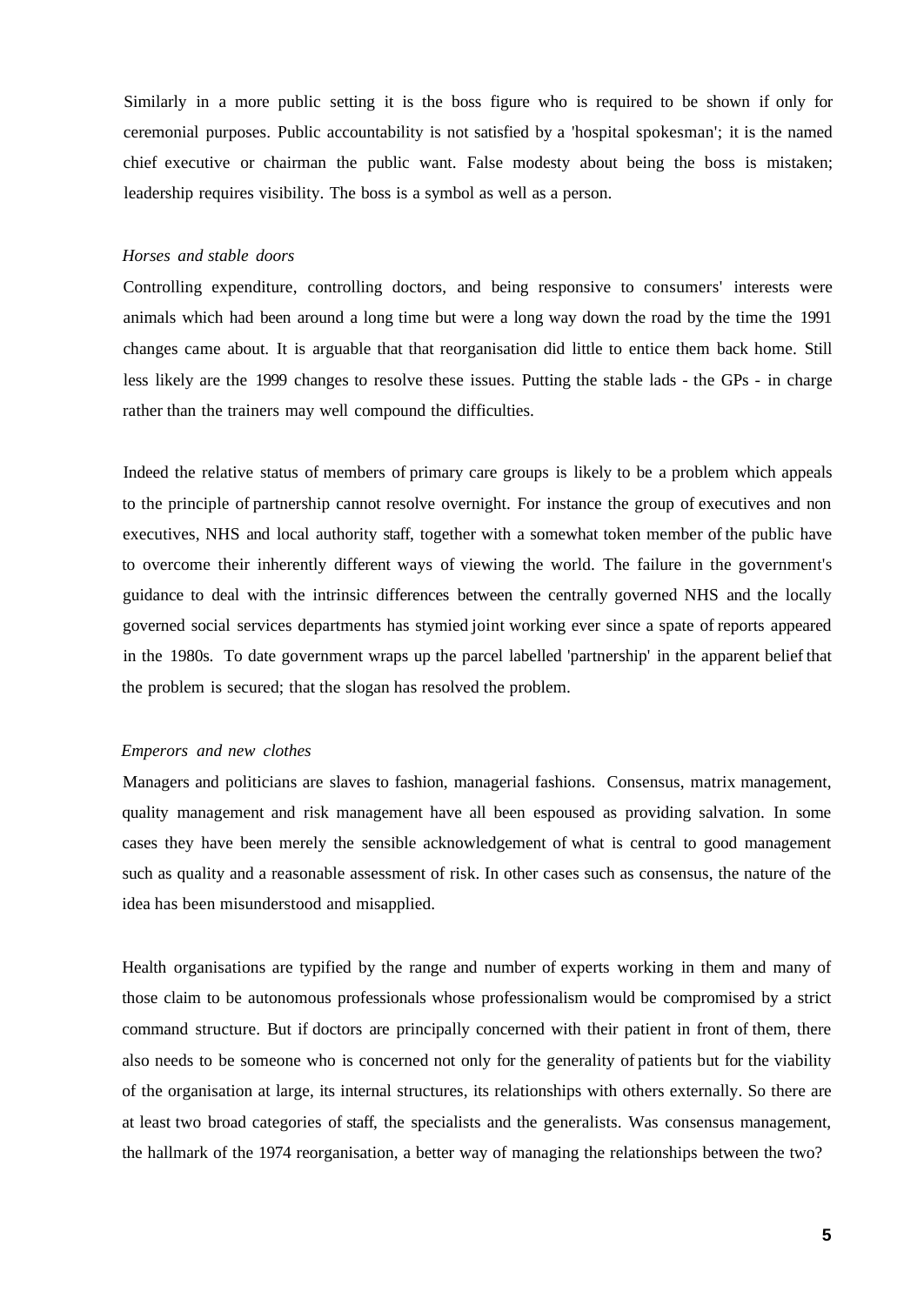Consensual teams were introduced by the 1974 reorganisation but even at the time it could have been argued that consensus was not as crucial a change as was made out. In so far as it represented a way of working together it manifested a humanising of the organisation, but it did not fundamentally remove the hierarchy. Managers holding or aspiring to the title of district or area administrator, continued their journey up the status ladder and indeed under the cover of consensus might be said to have accelerated their progress. Doctors remained both in and out of the system, getting involved when it suited them and assuming independence when it didn't.

As has often been perceived from close analysis of organisations, the broad hypothesis proved to be misleading; in this case the teams of equals - the area team of officers and the district management team - were in fact anything but. The so-called consensus team was a rather more subtle microorganisation where there was a clear understanding of roles and of relative power. It was not politic to emphasise the point, but the district administrator (DA) was in effect the *primes inter pares* by the very nature of his or her job. It was the DA who tended to select the majority of items for discussion at the weekly meetings who, in so doing, was defining the main issues facing the organisation. The problem definer is a powerful role not least because the significance of problem definition is not always readily perceived by others, a phenomenon described memorably by Stephen Lukes in his monograph *Power - a Radical View,* as the third face of power. Once matters are discussed, resulting decisions have to be enacted. This was usually in the hands of the DA's administrative team.

Apart from the management of the business, the DA was also the main co-ordinator in the organisation. This powerful role allowed considerable scope for interfering in the working areas of other people, even those whose expertise was not readily understood by the administrator. From 1974 - 1984 the more able administrators led their organisations without insisting that their leadership be publicly acknowledged. The transition into the post Griffiths general management arrangements was therefore a journey from implicit to explicit power, not in fact such a very big step.

Another reason consensus teams weren't as united as the rhetoric suggested was because of the different status of two of its members, the consultant and the GP, both of whom were nominated by their peers and in some cases or over some issues, chose to take this nomination as meaning that they were representatives or delegates of their constituents. This limited their ability to make independent judgements and reduced the ability of the team overall to resolve contentious issues, particularly those which had direct implications for patients.

Consensus became openly discredited as encapsulated in Griffiths' much reported remark that if Florence Nightingale were walking the corridors of a hospital in 1983, she would be hard put to it to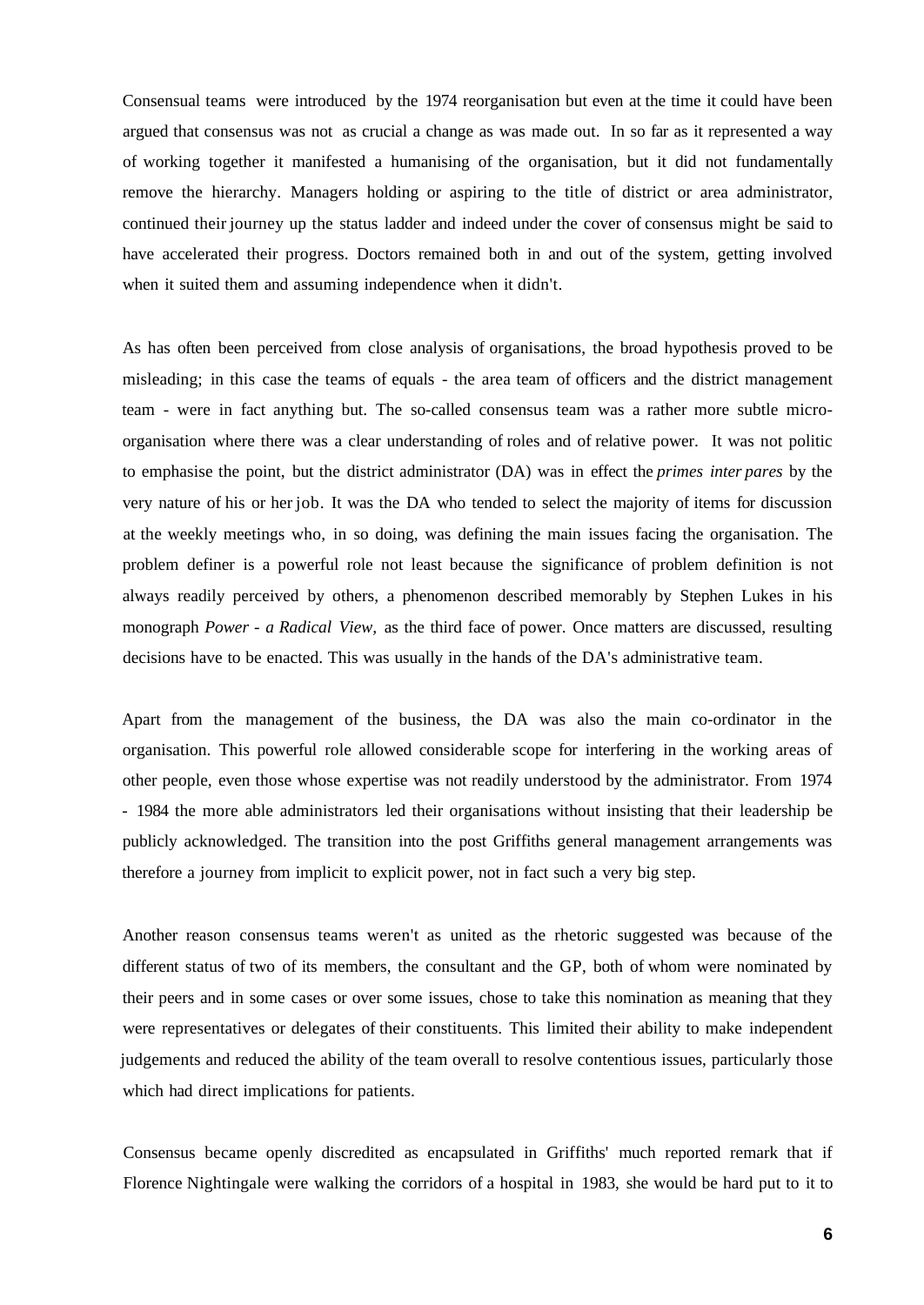find anyone in charge. The situation was more complex than this. An underlying tension existed because in many ways the DA was in charge but the rhetoric of consensus did not allow this to be acknowledged openly. At least the introduction of general management provided the new general managers with visible authority.

The experiment in a more apparently egalitarian organisational structure had failed, criticised as much from within as from outside. But there is difficulty with my argument. I have said that consensus was never real and so how could it have 'failed'? My rejoinder is that consensus management is a case of *style not structure.* Of course it makes sense to harness the talents and enthusiasm of people within an organisation but that does not require a different structure. There were many examples where consensus teams made working at that level of management more pleasurable but this was still within the context of a traditional, if for the time-being covert, hierarchy.

The 1991 changes have proceeded on the basis of another contestably doubtful concept, the purchaser/provider split. It was assumed - on what evidence is not clear - that people who plan should not be in charge of providing as providers always act in their own interest. Furthermore planners are a different animal from providers. This essentially rational and consistent, and indeed male way of thinking, has a major disadvantage which had been one of the principal reasons for the collapse of a similarly split organisation in 1982: it separates planning from doing so that those who plan do not live with the consequences of their actions.

The first lesson in psychology will demonstrate that we learn by experience; remove the experience and learning is impaired. Despite this it remains true that the majority of practitioners and politicians still espouse the split even though the study of NHS organisation will show numerous examples of the conflict which the split engenders. And in any case in that crucial area of public policy, primary care, the split is entirely artificial: GPs are both providers and purchasers.

This classification also has an unfortunate effect on the training of managers. It is apparent that an effective manager should be able to deal with issues of a different order at the same time. So for instance, the person in managerial charge of a hospital should be able to walk down the corridor acknowledging members of staff he or she passes, note the blood on the floor from yesterday not yet wiped up and at the same time discuss the long-term strategic development of the Trust with the chairman. If managers can only do one thing at a time, (a characteristic more likely to be true of males than females we learn from research) they will never get through what needs doing and in any case single jobs can be processed much quicker by computers.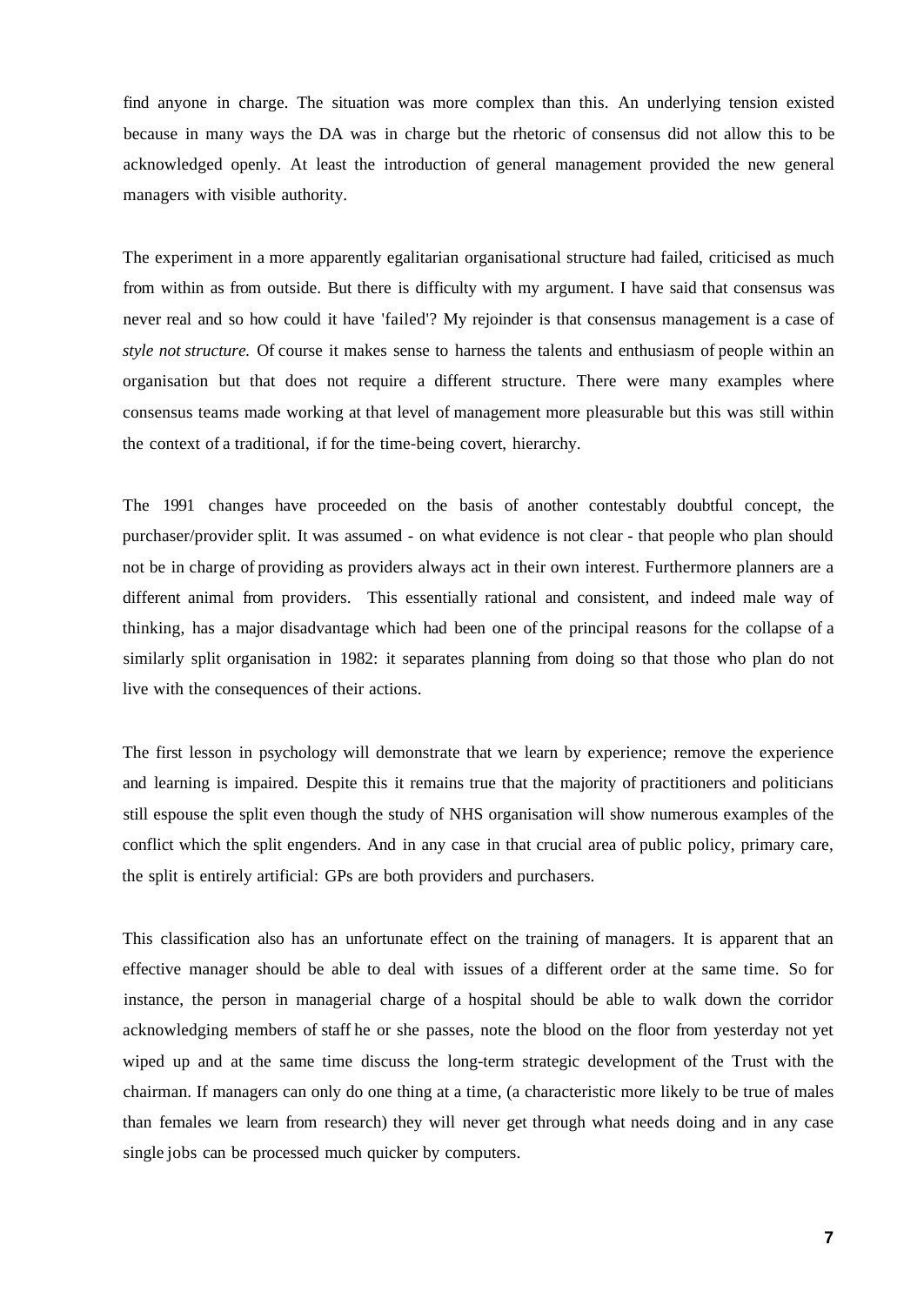# *Men and grey suits*

The new clothes which politicians deplore are grey. 'The men in grey suits' are often not men and the suits often not grey but with such images is political popularity sought. In a similar vein is the denigration of bureaucracy which is the very process of management. Bureaucracy is not bad in itself; indeed its progenitors, in particular Weber, said that bureaucracy determined the morality of an organisation. It is true however that the manner in which bureaucracy operates may be bad. It is not helpful to confuse the matter with the manner as is repeatedly done to elicit applause.

The problem is that symbolic language has tainted not only the NHS' relationship with the people it serves but also the thinking of the people who do the serving. The reasons for this are muddled. First it has to be accepted that many of the public whether they currently have patient status or not, feel that the NHS is a monolith; by that they mean it is something large which obstructs the path to resolving their health problems. But at the same time the NHS is seen as a mass of ill-relating fragments scarcely held together because communication is poor and a sense of accountability too delicate for any one person to take absolute responsibility for resolving patients' problems.

Certainly the clinicians, particularly the doctors, are regarded relatively favourably (despite recent attempts to cut them down to size by the government). These clinicians are also seen as facing impossible odds because of' the management'. This in turn may lead managers to expect their boss to defend them against this unpopularity.

The danger in all this is that whatever the reality of the situation, there is persistent inclination to use imagery which clouds the issue. "Putting doctors in the driving seat" of the new primary care groups is a woefully unhelpful metaphor suggesting that commissioning health care for a given population in the future is somehow associated with the joys of racing down a country road in a nice little coupe with a girl friend (the nurse?) in the passenger seat! From men in grey suits to Mr Toad in goggles. Such language does nothing to sort out the organisational complexities of PCGs other than to reassert the idea of someone being in charge.

The more the managers and the organisation are described in symbolic terms the more their responses are likely to be ritualistic. If this is true, the NHS never really faces that challenge so resoundingly set out in the original Act. Its managers are always busy, often under stress, always on the point of resolving problems but never quite doing so and always susceptible to the latest organisational fashion, led astray by slogans and symbols. It may have to be faced that they are happily waylaid; that while they are otherwise engaged, they have no time to sort out the real problems.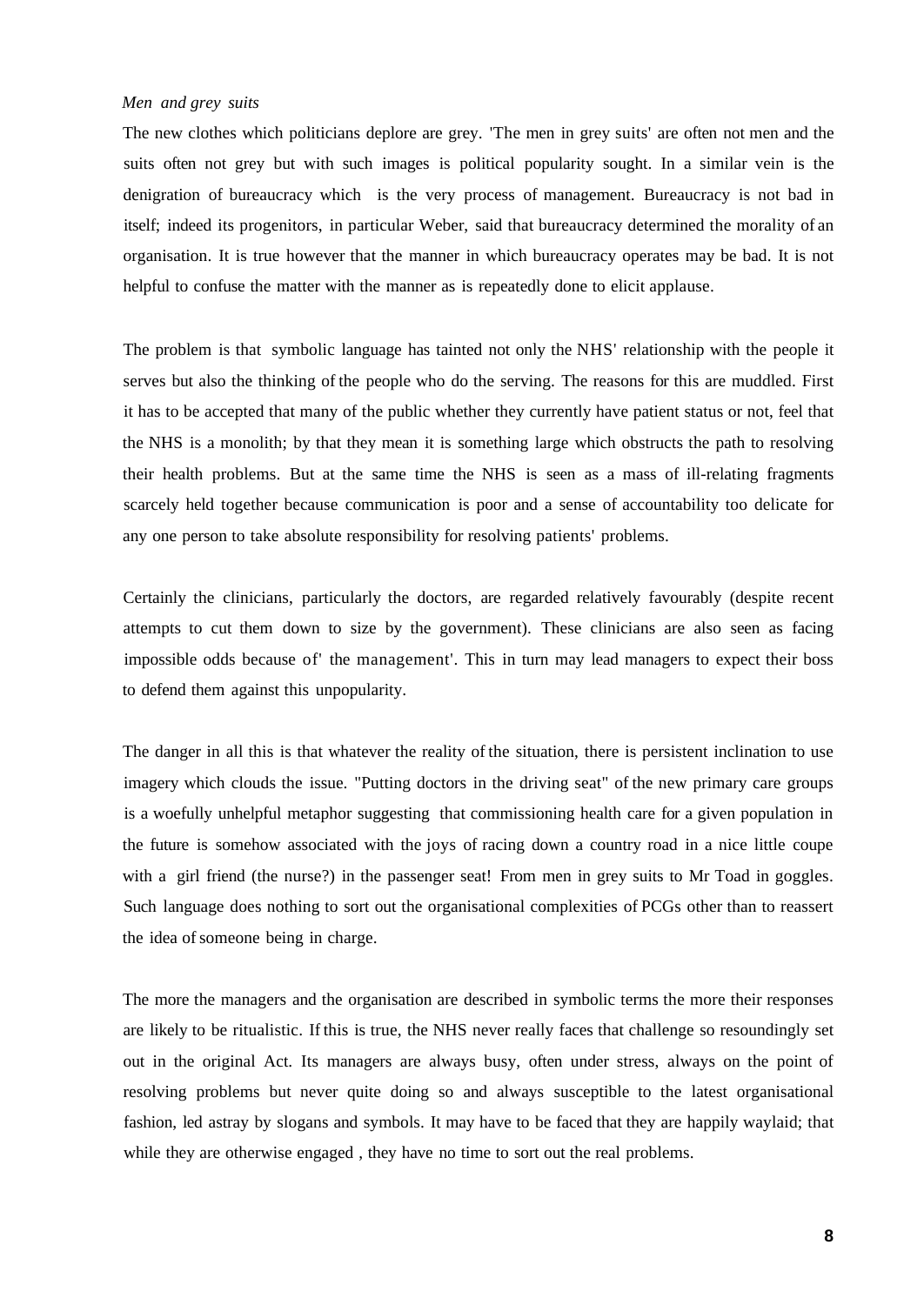# *Fiddling and burning*

The current vogue for achieving 'health gain' is in part an acknowledgement that managers have failed to address the original purposes of the NHS. In turn they can claim that they have been victims of successive governments' desire to reorganise. Each of those reorganisations have had some sort of rationale however poor the diagnosis of what had been wrong. A characteristic of each reorganisation has been that, generally speaking, managers have improved their status and their salaries in the process. Managers may well have covertly welcomed continual change because it has justified their existence and dramatised their work, rescuing them from the tedium of managing day-to-day situations in a consistent and rational manner.

The criticism of fiddling while Rome burns is hard to refute. For instance the management of patients through the system is as fraught as it ever has been. To look at Muriel Skeet's 1970 report *Home from Hospital* today is to see that the management of patient discharges is still often extremely unsatisfactory. The excuse will be that the patient's progress through the system has been accelerated and that every agency is under pressure financially. These reasons are true enough but what are managers doing to resolve them? This is the crux; they are often otherwise engaged in setting up new organisations under increasingly punitive time limits. The establishing of primary care groups is a case in point. Failure to meet the deadline of April 1999 is likely to lead to personal sanctions against key managers. In such a climate is it any wonder that patient discharges take second place?

The NHS notoriously has been unable to make good use of IT for patients. Payment systems, stock controls have benefited but patients' records have not. There have been attempts, usually ending in allegations of financial impropriety, but computers' potential to track and assist a patient's progress through the system so that everyone knows what has been done and what it is planned to do, has yet to be exploited.

From all these myths and illusions, it seems that reorganisation is about jam tomorrow for which managers are picking the fruit. For many patients there is still yet to be bread today.

# A Brief History of NHS Organisational Change

How has this state of affairs come about? Can we make sense of the history of organisational change in the NHS? The 1946 National Health Service Act which initiated the NHS on  $5<sup>th</sup>$  July 1948, united what had been very disparate health services. Voluntary hospitals, local authority hospitals, mental illness asylums, mental subnormality hospitals and colonies, TB sanatoria, infectious diseases hospitals and community health services, had all been run in different ways according to different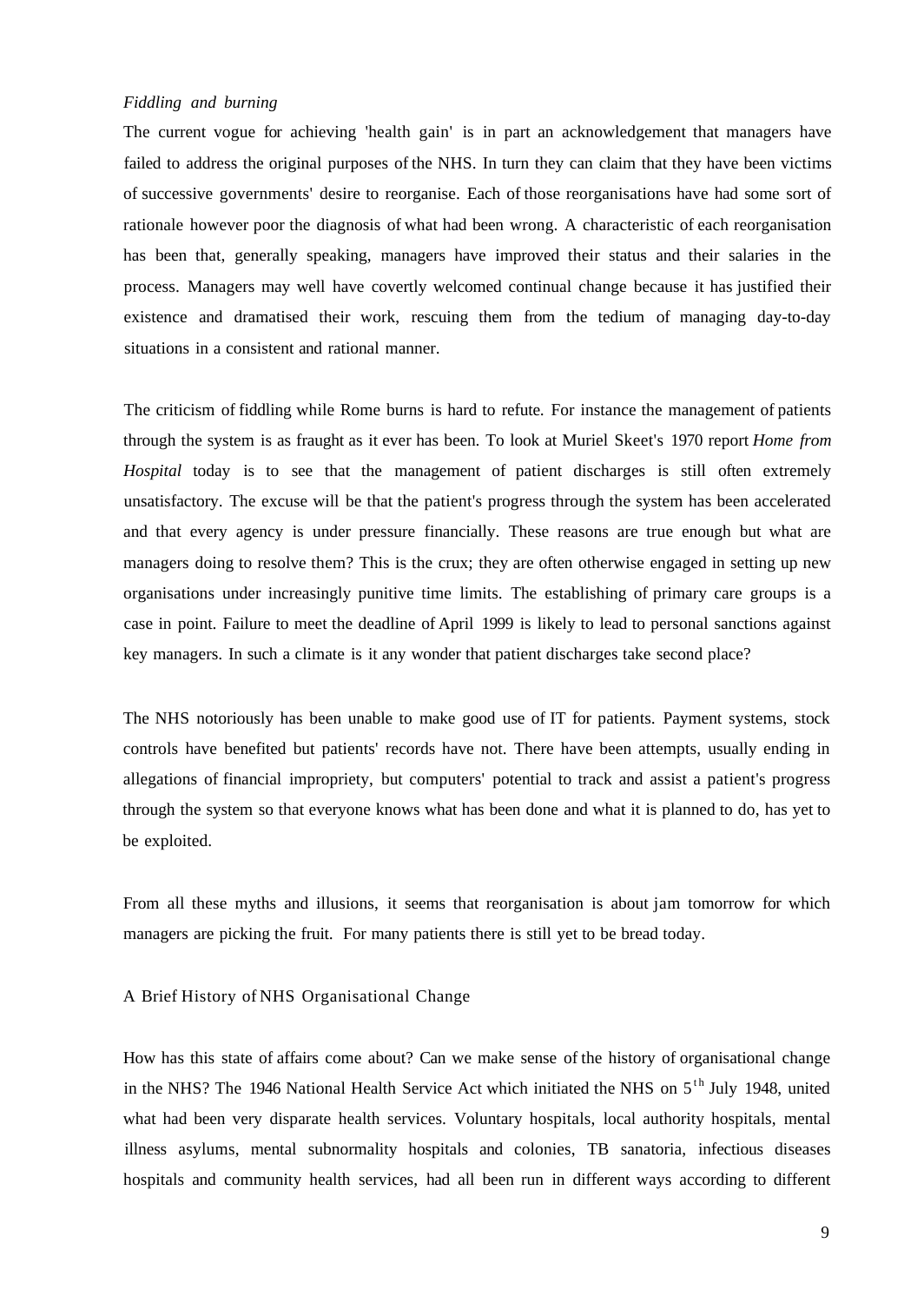traditions. It is easy now to underestimate the challenge that 1948 represented. Fifty years on, it might be supposed that the view in 1948 was that the NHS was going to be a 'good thing', but for many doctors this was not the case. The BMA's vociferous opposition to many of the proposals forced compromises which are still with us; for instance the independent status of GPs and the inclusion of private beds within the NHS. The challenge from doctors arose not only from practical issues such as payment systems, but from more atavistic feelings regarding the place of the doctor in society. The medical profession has traditionally taken a view that their expertise is available to the rest of society under certain conditions. Even today it is possible to detect the assumption that doctors are somehow giving a service from a position outwith the society in which the rest of us live in. This view is bolstered by the continuing high status of doctors accorded them by society. And it is fundamental to the question as to how health services should be organised; no other group has such influence, not even the managers.

The organisation within the NHS was traditional, where status mirrored class structure. There was a clear line of accountability within hospitals and then upwards through Hospital Management Committees (HMCs) to Regional Hospital Boards (RHBs) and thence to the Ministry of Health and its Minister. In local authorities the accountability was focused on the Medical Officer of Health (MoH) whose authority was pre-eminent. He was accountable to the local authority's health committee and upwards through the local authority to the Ministry of Health. The Executive Council's chief officer had less status than his counterparts in hospitals or local authorities because his authority was much more limited dealing largely with the regulation of independent contractors rather than managing large numbers of staff and services. This provided a model which has some resonance today with the separation of commissioning and regulating of services from their provision. But significantly the Executive Council chief officer post was seen as less powerful than the MOH or the group secretary of a HMC. Power is a recurring theme in the analysis of organisations.

Essentially the relationships between each branch of the NHS and between each level were simple and easy to understand. These organisational arrangements continued until 1974 but were put under increasing pressure by a number of forces, some internal, some external. Internally the fragmentation between the three branches of the NHS was becoming more problematic as were the shifting relationships between professions, many of whom were seeking more independent status. Externally the climate of society was changing in favour of more liberalism which challenged traditional models of behaviour and of organisation. Schumacher's influential book *Small is Beautiful,* published in 1968, attacked the idea of large organisations.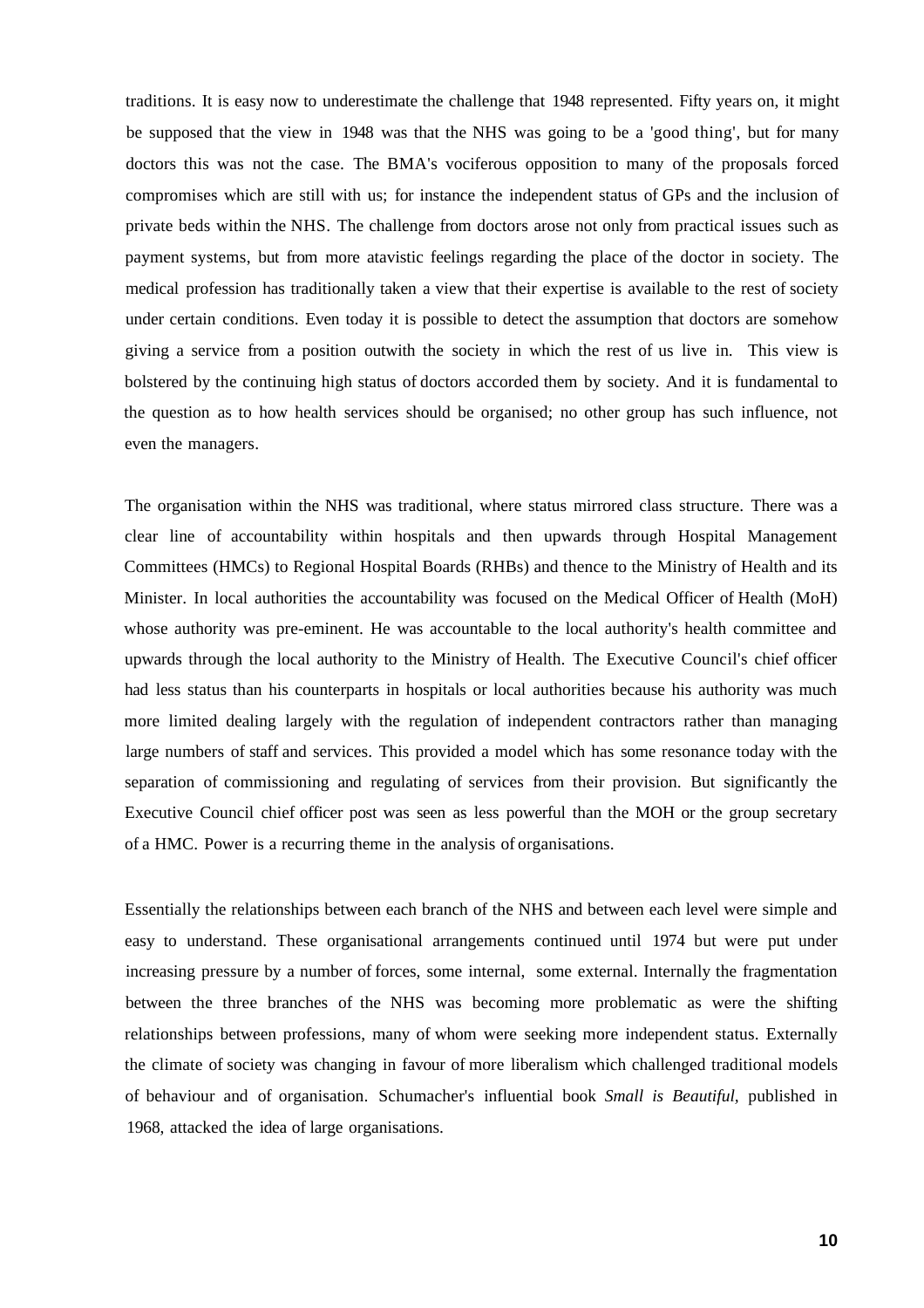The 1974 reorganisation marked a watershed between evolutionary change, adaptive and flexible and a more purposeful and designed process of change. Who were the designers and what were their assumptions? Undoubtedly politicians and their servants, the managers, were at the heart of the changes and it is their propensity to make faulty diagnoses and to prescribe questionable remedies which I have already described in the earlier part of this paper. One thing is clear, the history of the NHS, particularly since 1974, is a story of ambition and presumption; ambition that there is very little which cannot be improved providing the right people do the right things, and presumption that such ambition is justified.

Without doubt by 1974 circumstances were changing. Within the NHS increased functional specialisation was leading to increased organisational complexity. Specialisation began to erode broad categories of medicine. The terms general surgeon and general physician became less and less appropriate with the development of sub specialties. With this specialisation came pressures to be more exclusive so that GPs, even those with a higher degree such as FRCS (Fellow of the Royal College of Surgeons), found that they were being squeezed out of surgical work by their consultant colleagues. The development of geriatric medicine was a significant advance in the care of the elderly. With specialisation came higher standards. These standards were also enhanced by a much more equitable allocation of consultant staff across the country so that some communities who had only had visiting consultants now had there own. The rules for the allocation of GPs (which still apply) meant that the natural flow of GPs to the more affluent areas was controlled.

During the 1950s there was a significant development in the professional role of nurses. In had been habitual for nurses to manage all the housekeeping functions in hospitals, domestic work, catering, linen and laundry and staff residences. One by one these functions were handed over to the hospital administrator and, in the process, each of these functions increased their own status by adopting quasiprofessional approaches such as formal training schemes and national associations. The model of a hospital as a big household presided over by the housekeeper - the matron - changed into something less traditional and more federal needing greater co-ordination to ensure its effectiveness.

Once nurses were free of the peripheral housekeeping role they were able to concentrate on their own core responsibilities and there was a rapid development in the professionalism of nurses. In the 1960s and 70s not only were there reports on extending their professional scope, there was also recognition that nurses, as the largest occupational group, needed more sophisticated management. This was at the heart of the - much derided - 1966 Salmon report which set out ten levels of nursing from the relatively unskilled nursing auxiliary to the chief nursing officer. This development had a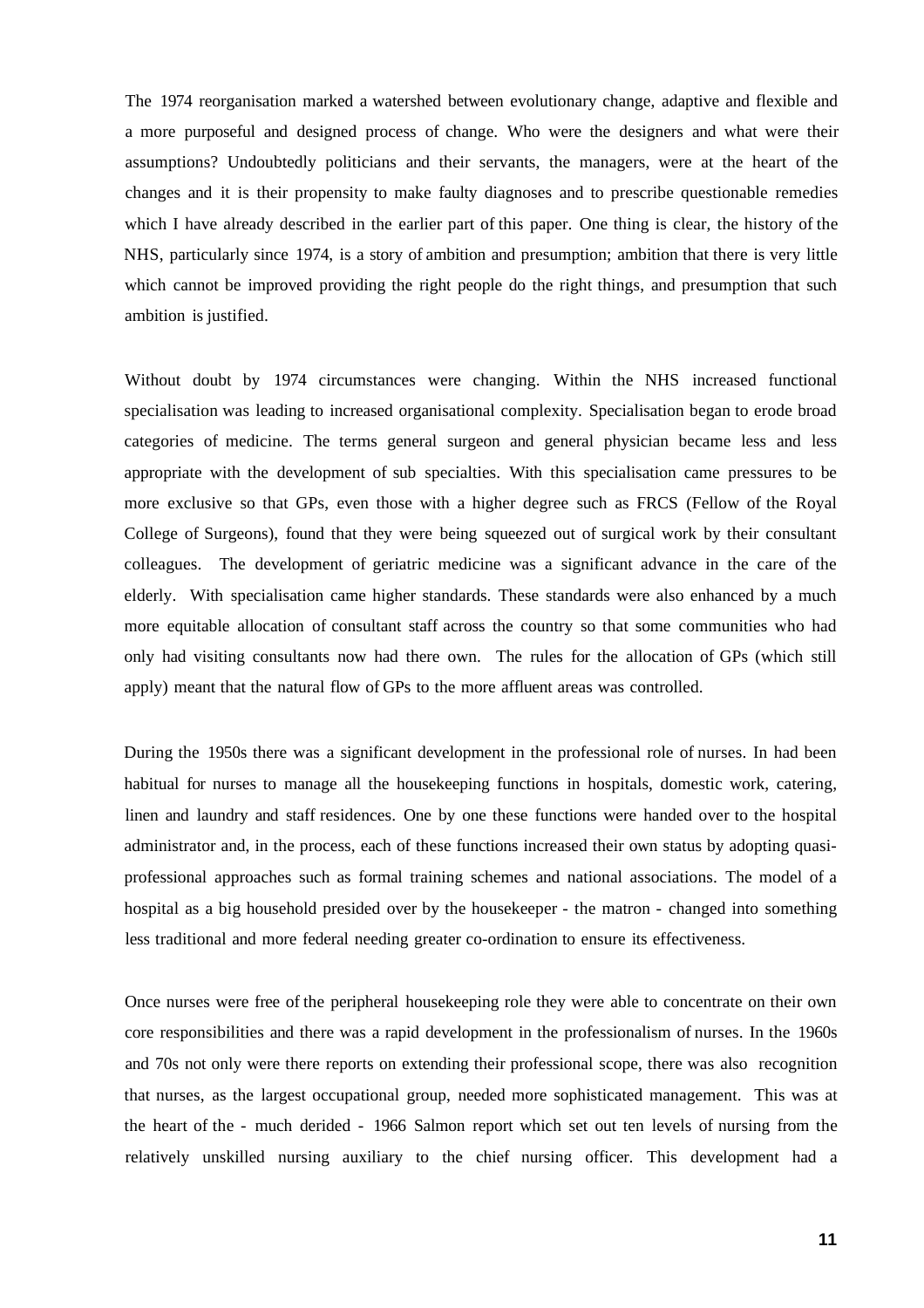considerable impact on the administrators, making the institution more difficult to manage but also enhancing the administrators' status.

Other professional groups gradually emerged from being ancillary to medicine to a more independent status. So a physiotherapist who in the early days would have expected to have given treatment as prescribed by the doctor, later expected to be given the diagnosis and the symptoms and to then make her or his own assessment as to the most suitable treatment. These professions' journey to more independence was interrupted by the 1991 changes which by fragmenting them into smaller groupings self-contained within over 400 Trusts, effectively dis-empowered them.

Up to 1991, as each profession found its own feet, the need for co-ordination by a lay - i.e. non professional - manager, became more necessary. A single clinical hierarchy headed by doctors gave way to parallel hierarchies which required bridging if they were to work effectively. The administrator/ manager was the bridge builder, at least until the time when self co-ordinated teams were tried in some areas such as mental illness. After 1991 the crucial relationship was that of doctors and managers with a determined attempt by the latter to incorporate doctors into the processes of management and into the managerial hierarchy. This continues.

Externally, the NHS as one corporate state institution, is a political organisation as never before. Politicians are expected to give answers about what is going on in the NHS and managers are required to provide them with the necessary information. This developing politicisation has been a major factor in the increasing significance of the managerial role.

# *The history of organisational ideas*

By 1974 increasing complexity, developing professionalism, the need for cost control, increased politicisation and the inherent difficulties arising from the tri-partite structure, led to the view that all these issues could be mastered if the overall organisation could be run in a more modern manner based less on traditional lines of authority - chains of command - and more on mobilising motivation through smaller group working. Concurrent with this was a developing belief that rational planning could reduce uncertainty. Both these views carried considerable moral weight: treating people in a more egalitarian manner and using our capacity for rational thinking and action, both were superior to the dis-empowering attributes of traditional organisations.

So, for instance, organisational theories which had usually originated in the USA, were espoused (at least on management courses if not always at work). What was called the Human Relations School had developed 19<sup>th</sup> century paternalistic ideas based on organisations as human enterprises. The tone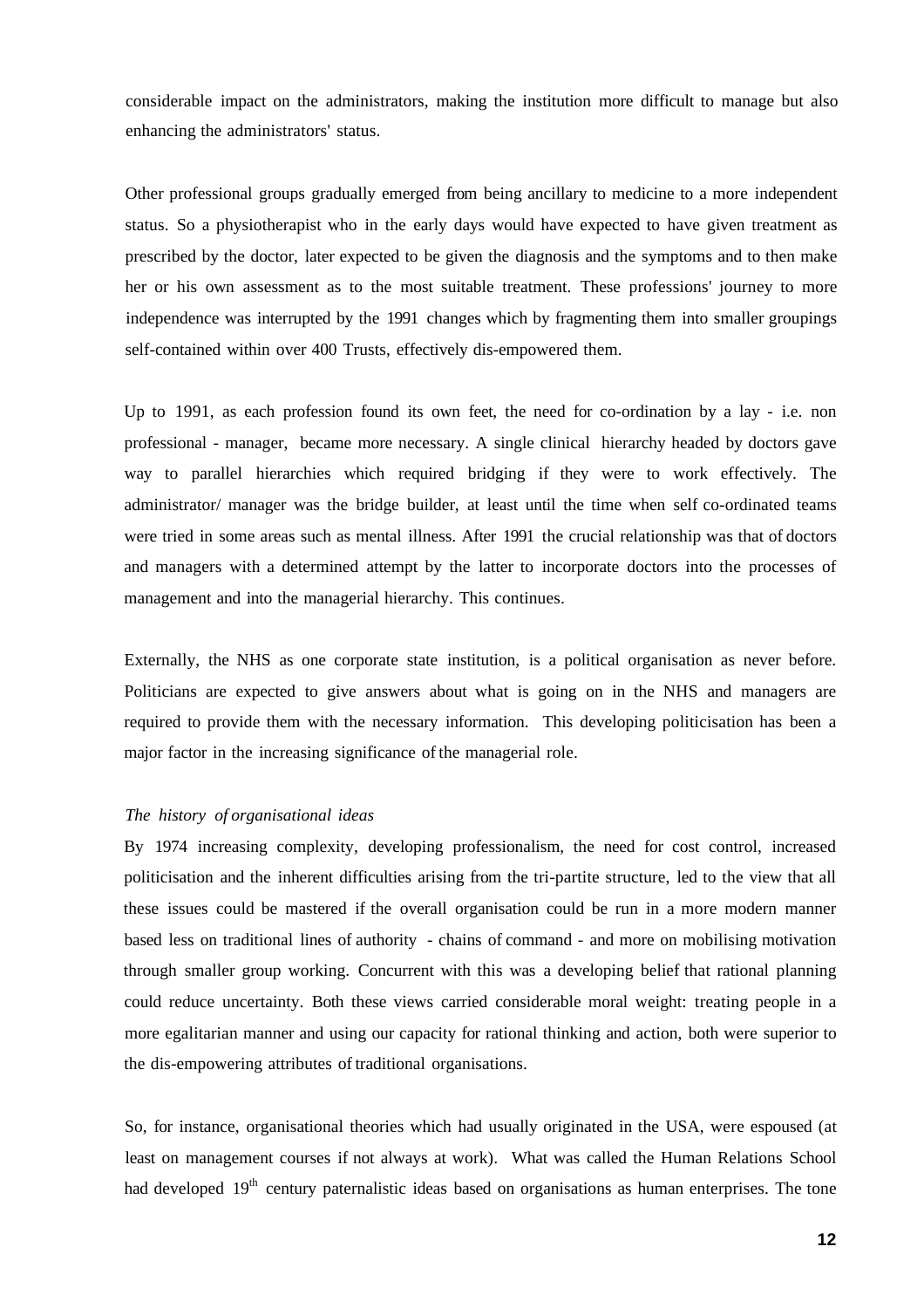was optimistic based on the essentially good nature of people and in this respect was critical of the mechanical approach to organisations manifested early in this century by Taylor and was also suspicious of the rigidity of the bureaucratic ideas stemming from Henri Fayol and Max Weber.

But parallel to these ideas was the development of rational planning which relied for its success on clearly defined organisational relationships. This was an attempt to modernise the more traditional ideas of hierarchy using on the one hand the experience of the world-wide management consultancy McKinseys and on the other, the detailed analysis of how the NHS worked provided by the Health Services Organization Research Unit (HSORU) at Brunei University headed by Elliot Jaques\*. Underpinning both approaches was the view that the NHS was old fashioned and in urgent need of an organisational refit.

Given the care and thought underpinning the 1974 changes it might have been assumed that something like a requisite organisation had been established. Area Health Authorities (AHAs) were in place to plan health services for given populations and District Management Teams (DMTs) based on recognisable groups of health care providers, were bidden to run services effectively within the AHA's plans. Yet a mere eight years later this model was agreed not to be working. The reasons for this failure are confused and subject to different interpretations. For some, the economic climate induced by the oil crisis of the early 1970s had a profound effect on all public services putting them under a strain not really felt before. Others felt that the problems were largely political with a failing Labour government increasingly ensnared in the dissatisfaction of workers across the public sector. This culminated in the 'winter of discontent' where ancillary workers took action within the NHS which threatened patient care. Almost all groups of staff on the NHS had taken industrial action at some point in the 1970s. In addition to these problems, the relationship between the AHAs and DMTs was often antagonistic as each competed for a supremacy which the organisation had not given them in 1974, it being assumed that they would work better as peers both equally and directly accountable to the AHA.

The next organisational fix was the introduction of general management in 1984/85 following the Griffiths inquiry which had roundly criticised the NHS for having no-one 'in charge'. This assessment was meat and drink to the Conservative government keen not only to be able to introduce the NHS to what they saw as the reality of business management but also because it supported their view of accountability; someone must be in charge so that they can be judged by their performance and if *\*The importance and subsequent relevance of this work is explored by David Hands in the second essay in this series.*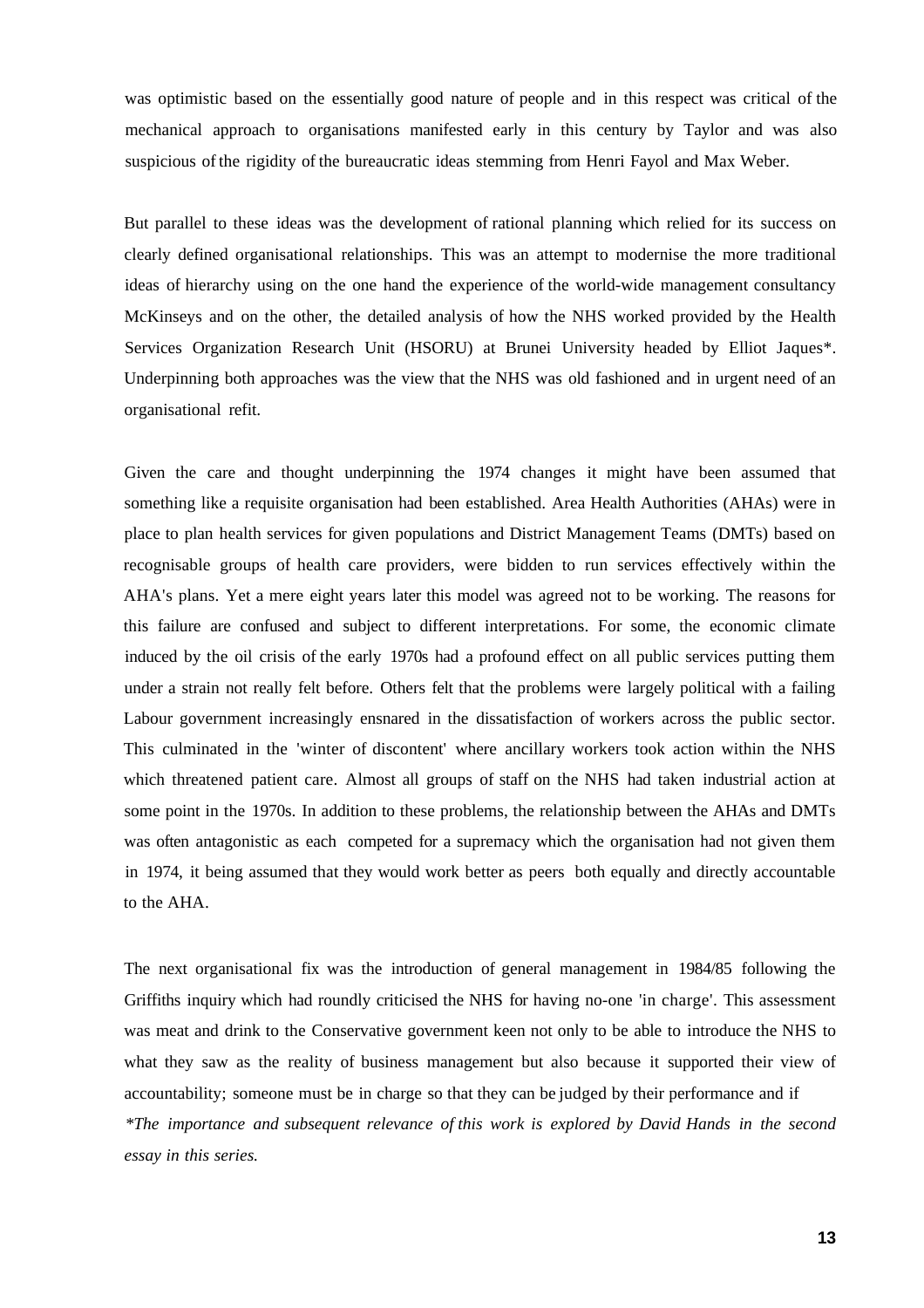found wanting, got rid of. These changes were unpopular with clinical staff who feared an increasing authoritarianism, although at the same time they were also likely to be the most vociferous critics of the slowness of decision making under the old consensus model.

Clinicians' reservations regarding general management were nothing compared to their wholesale objection to the proposals in the 1989 *Working For Patients* white paper. These objections had very little effect on the government and the changes were duly implemented from 1991 onwards.

Both general management and the purchaser- provider split concepts had old and new elements. The general manager epitomised the traditional idea of one boss, the apex of a hierarchy but was also modern in that it suggested that the traditional autonomy of the professional could now be challenged. The 1991 changes with the development of market ideas, aimed to improve organisational focus, but to do this revamped the separation of planning - now called commissioning - and providing, which had been a relatively unsuccessful model in the 1970s. The 1999 changes scarcely improve the situation introducing primary care groups, effectively another level of management, and increasing the complexity of relationships, not least by introducing a line of accountability which for the first time has a non executive chairman being accountable not to his or her own kind, but to an executive: the chairman of a primary care group is accountable to the health authority's chief executive.

As I have said the organisational structure favoured in 1948 was largely traditional and as such reflected the current views on how best to organise work. Hierarchies are about the division of labour and the allocating of responsibility. But the climate was beginning to change. The experience of the second world war had tended to endorse the traditional line of accountability with clear, even rigid, allocations of work. This rigidity was increasingly unacceptable in a peace time environment. The overriding task of winning the war was now fragmented into a more diffuse set of societal aims and objectives, relying much more heavily on a spirit of voluntary partnership rather than coercion. The Labour victory in 1945 heralded a new approach which, at least in spirit, recognised a more egalitarian approach to the way things should be managed.

With this came new ideas as to how organisations could be run. Probably the most influential was the Human Relations School, referred to above, which developed earlier work before the war - notably that of Elton Mayo and the Hawthorne experiments - on the behaviour of workers. There was now much more concern for creating an environment which allowed the worker to be fulfilled in the belief that a satisfied worker is more effective. In the NHS work undertaken by Reg Revans went further, deducing from research in several hospitals, that where staff were happy, patients got better quicker.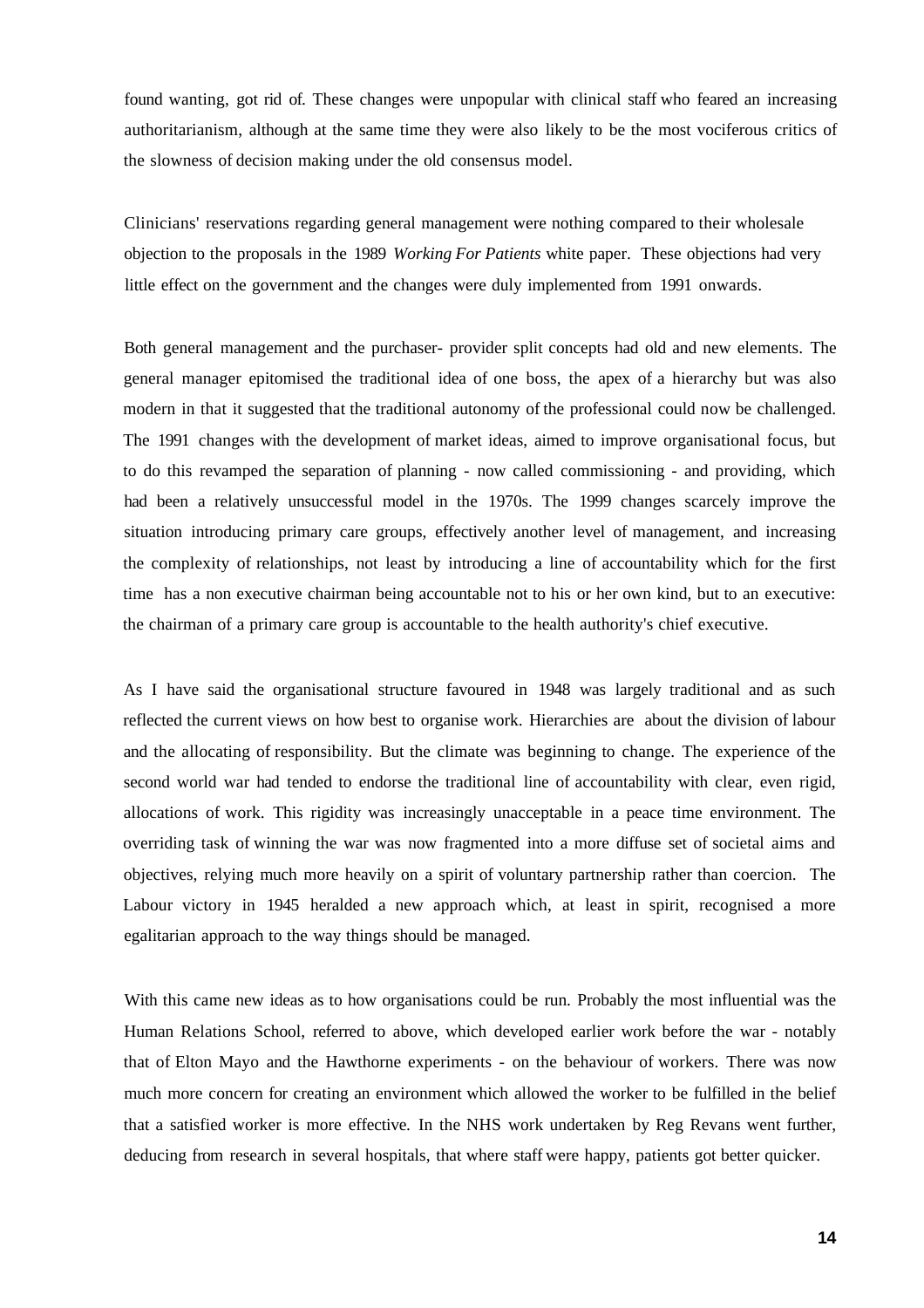These ideas were relatively slow to be absorbed into the NHS. But for those of us taking part in management courses in the 1970s, the work of Maslow, Herzberg, Macgregor and Argyris was an inspiration leading us to feel that the old traditional hierarchical models of organisation were no longer appropriate. We only had to treat people well or be treated well ourselves, to enter a new world where everyone at whateyer level in the organisation was happy and 'self-actualised' (one of the more compelling concepts).

And yet the influence of these ideas had little effect on industrial relations with the 1970s experiencing the worst ever period of industrial disputes. In the NHS nearly every group of staff, clinical or other, took industrial action during this period and managing strife and its influence on patient care became the daily work of managers.

Nevertheless at the same time the experience of team working was growing. At the top level of Areas and Districts a team was in charge. In clinical areas, especially in mental illness and mental subnormality, which were emerging from the primitive conditions prior to the 1959 Mental Health Act, team working influenced by the Tavistock research institute approach was becoming customary. Experiments, such as at Singleton Hospital Melrose, in creating a total therapeutic community seemed to be suggesting that the traditional hierarchical structure was becoming outmoded.

This period of apparent enlightenment based as it was on an essentially optimistic view of human nature, crumbled rapidly at the end of the 1970s and was replaced by a neo-classical approach to organisation where the concept of one person in charge was reasserted. So in the NHS the recommendations by Griffiths in October 1983 endorsed the conservative government's view that although teamwork might be a suitable way of allocating tasks, team accountability was an anathema. Performance management nailed responsibility to individuals and failure to achieve was punished.

The justification for this harsher approach was that the developed world would not stay developed if the economy started to deteriorate; only the fruits of booming trade could support the life we had all began to accept as a right. Competition therefore was a natural way of ensuring efficiency and fear of sanctions the most obvious way of stimulating individuals to meet objectives. People who failed were dispensed with, often in a summary manner. This ethos has remained in a modified manner even though the assumed rigour of the market i.e. that competition gets the best results, has now been questioned.

Another major influence has been the explosion in information technology and this, it is assumed, will have a profound effect on organisations. Not only does it accelerate the rate of work, it also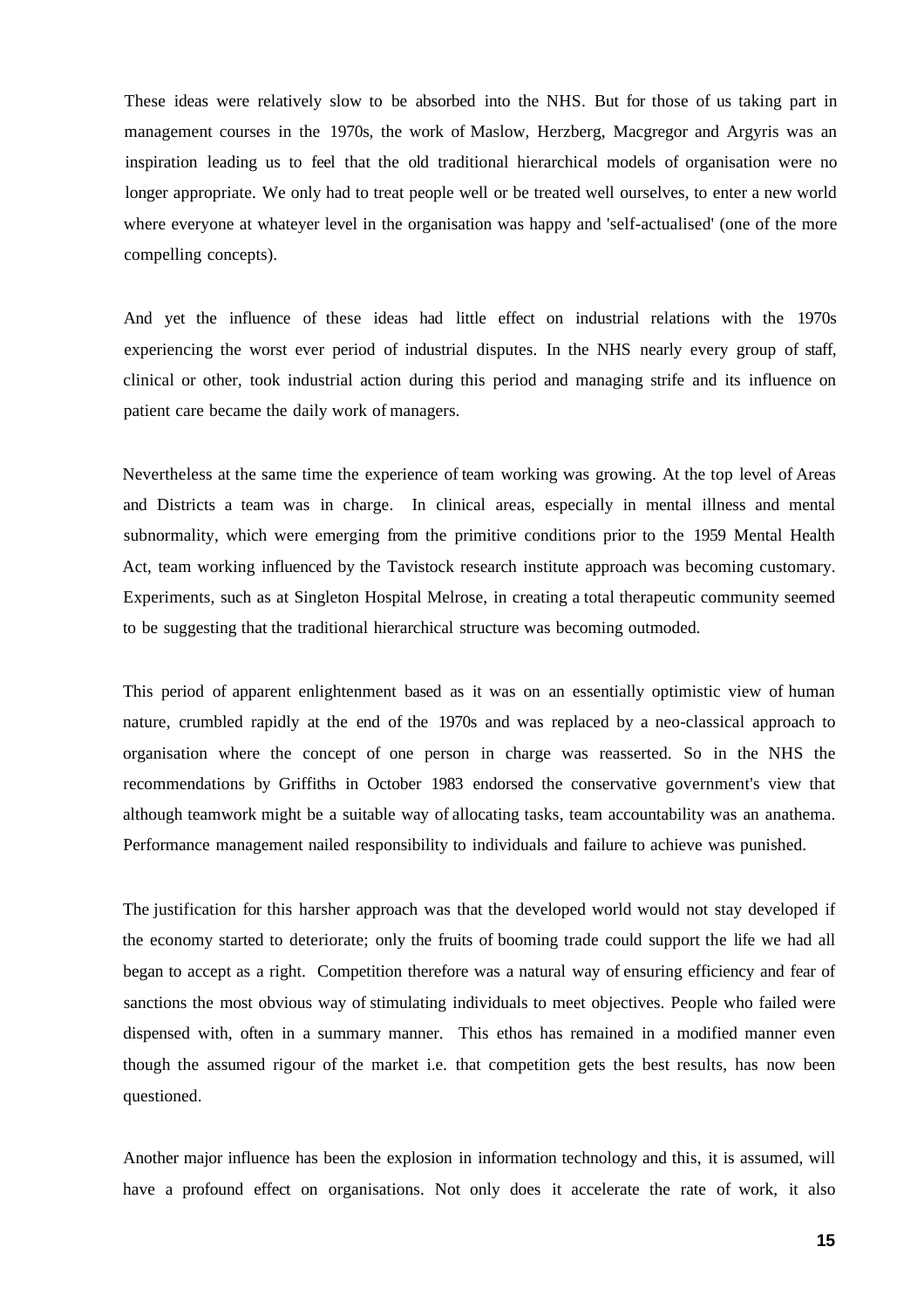undermines the power which it has always been assumed is attached to the control of information. If the most junior member of staff has access to much the same information as the boss, surely the old style hierarchy is no longer appropriate? This has led to attempts to describe organisations in a more sophisticated way as a complicated set of networks, or as ever changing groups of people clustered around tasks.

The problem with these organisational theories, even though many of them have been derived from the close analysis of organisations at work, is that being at work in an organisation continues to feel much as it ever did. It is an experience often characterised by conflict. To listen in on hospital staff gossip in the coffee lounge is to hear time honoured narratives of interpersonal relationships often dramatised for effect by who won and who lost a particular battle. It could be said therefore that organisations are only interesting if we study the power relationships within them.

# *The history of power relationships*

There is a view that essentially the power relationships within the NHS have remained relatively constant with the doctors in the pre-eminent position. This is not necessarily because of their own self interest but it is the result of the status given them by society generally: our primitive instincts are to expect the doctor to work his or her magic on us and make us better. But the history of the doctors' influence on the way the NHS has been designed is rather more sophisticated than this as is shown by the ebb and flow of their involvement in managerial matters.

The early days saw an elaborate structure of medical committees both for hospital doctors and for GPs, some of which arrangements, the medical executive committee, the local medical committee, still remain. These processes could be said to be the result of not having a hierarchy at least at consultant or GP principal level; the alternative is a relatively complicated bureaucracy. A distinction has to be made between what the doctor is doing in a committee and what he or she is doing in a clinic. Increasingly this distinction has been more difficult to draw as doctors have found that managerial considerations, for instance living within a budget, have impinged on their clinical decisions.

Claiming clinical autonomy has always helped doctors to avoid some of the more difficult decisions while at the same time maintaining an exclusiveness which has exempted them from the more mundane aspects of management. The first attempt to organise hospital doctors so that they would play their part in management were the 'Cogwheel' reports in the late 1960s leading to the setting up of clinical divisions. These have lasted in one form or another and today are seen as a necessary part of the structure of hospitals. What has been interesting is the way that an apparently equal team in fact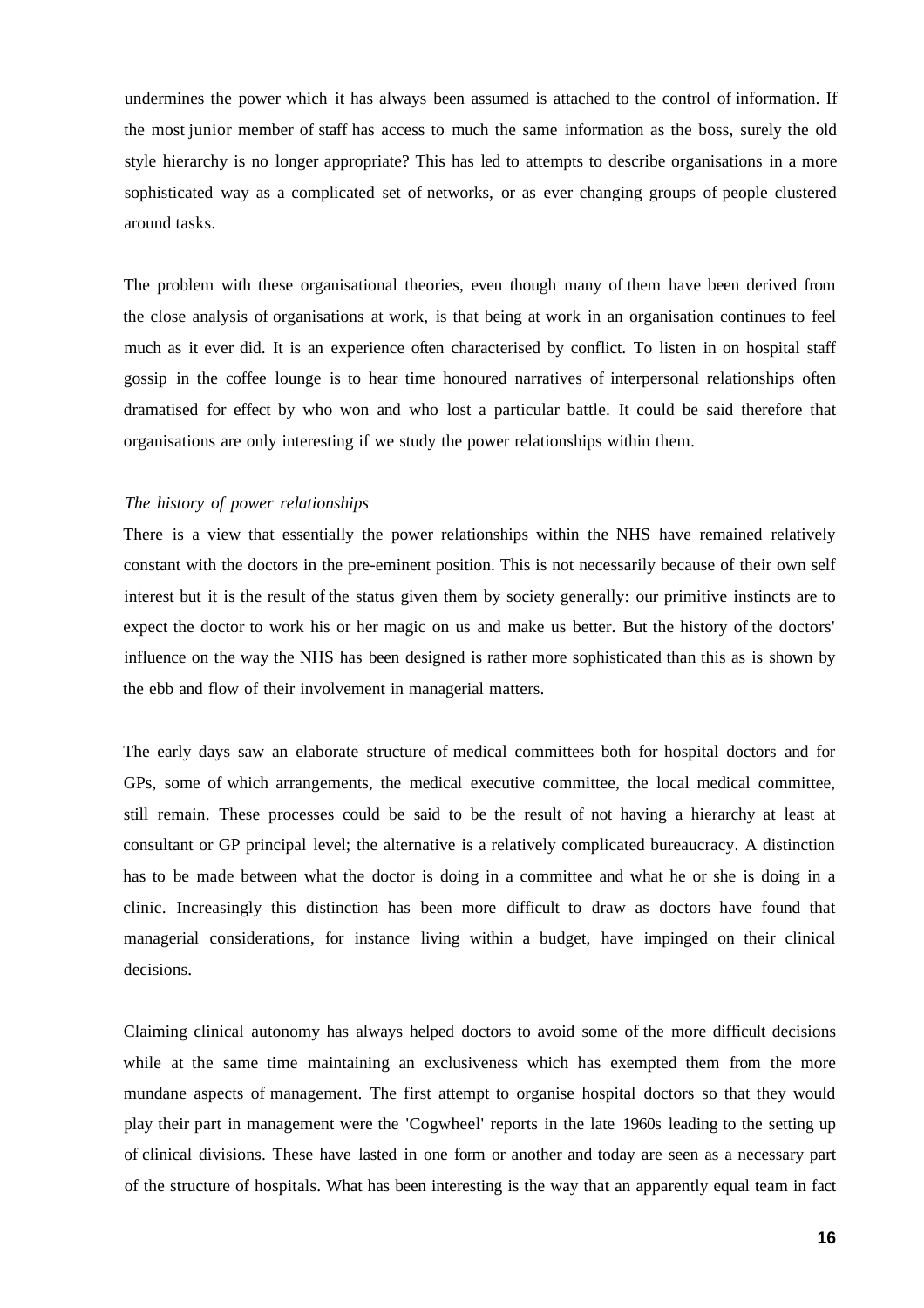recognises the usual pecking order with the clinical director virtually in charge of his of her nursing and administrative colleagues. But the power of these directors is somewhat mitigated by the degree of support given them by their medical colleagues which at times can be limited.

Arguably, only in the current reorganisation have GPs been similarly corralled into the managerial camp. It remains to be seen whether the setting up of primary care groups with a GP chairman and a GP majority on the PCG board, will manage GPs in a different way than before. To pursue my argument I would say that the desire by government and managers to incorporate doctors into managerial arrangements is evidence that, for good or ill, hierarchical control is seen as requisite for an effective organisation; top dogs should be in charge.

What of the other professions? Nurses have traditionally displayed the most obvious examples of hierarchical organisation with structures not far removed from the formality of the armed services. This is for obvious enough reasons as there needs to be a clear division of labour based on graduated levels of knowledge and expertise. Indeed when matrons gave up their housekeeping roles, if anything, they expanded their hierarchies and this was confirmed by the elaborate arrangements following the Salmon report, when nursing was organised into a supposed ten levels of responsibility. This experience is often used to denigrate hierarchy but it is rather more an example of a mindless implementation of a structure which has failed to analyse with any discrimination what needs to be done where and by whom. Subsidiarity was not then a word in common use but its principle of never allowing work to be passed up the line unless it is absolutely essential, was often not observed in 1969 when the new structures were implemented.

Managers, while not able to claim professional status, nevertheless have attained the most dramatic increase in status. It is tempting to see the history of power in the NHS as centred on a struggle for supremacy between doctors, representing in many ways traditional values, and the new breed of managers changing, chameleon-like, their colour to every new managerial fad and every new government.

Where did these managers come from? In order to fulfil the NHS' original objective there needed to be not only a new design but new designers and it is the enhancing of the status of the these new designers - health service managers - which has been one of the more remarkable developments. Remarkable in that these managers had relatively humble beginnings and were in many ways illequipped to undertake their rapidly expanding responsibilities but also remarkable in that in the UK most of these managers, at least at senior levels in the organisation, did not have a clinical training.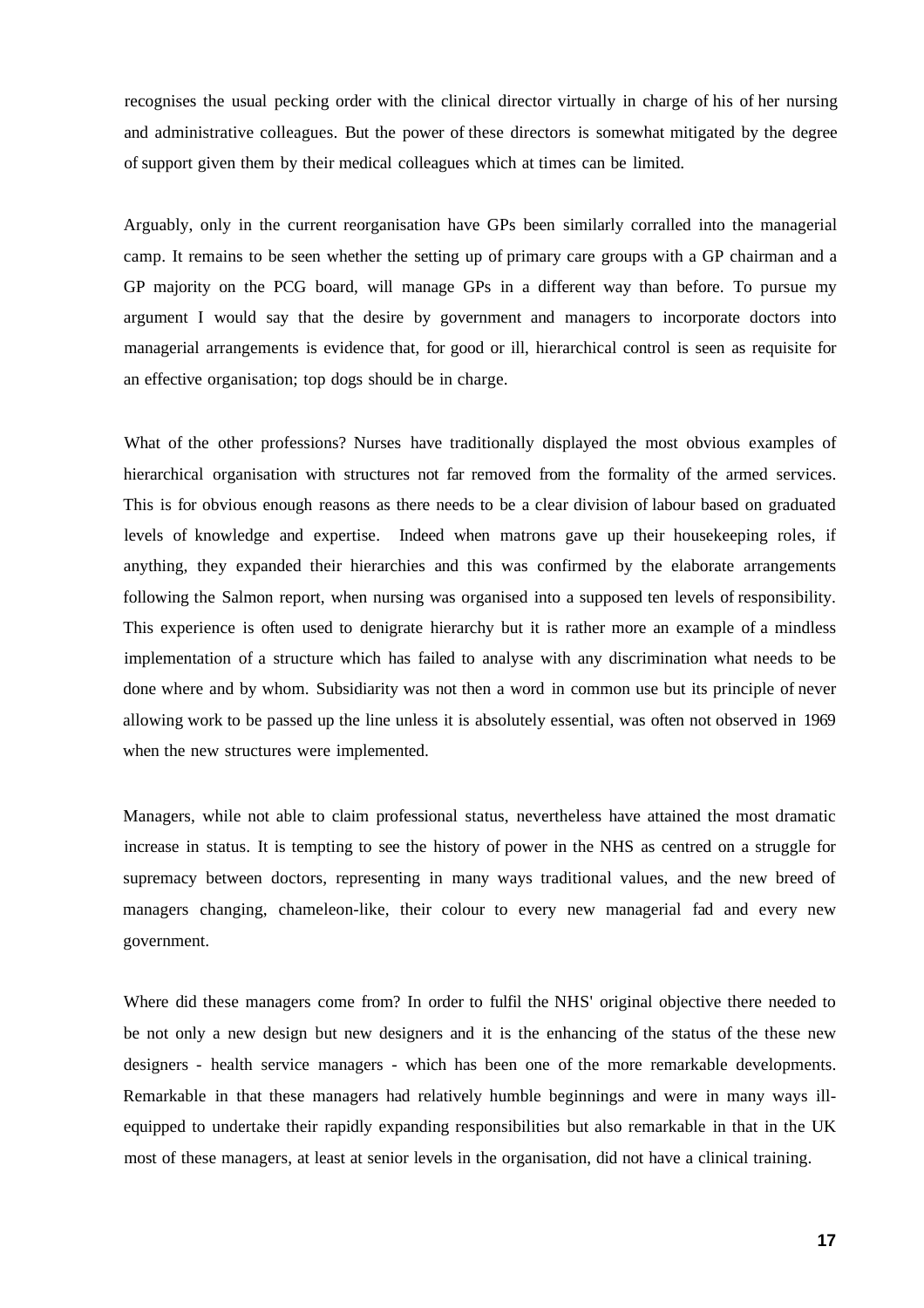A characteristic of each organisational change has been the boost it has given to these managers. This steady - and seemingly irresistible - rise in the power of managers is not a phenomenon exclusive to the NHS but much of the criticism surrounding the NHS stems from a belief that the increase in the number of managers and their authority has not brought in its wake an improvement in the running of the NHS. But if the managers are so unpopular, how have they thrived? Is it because they have proved to be adept in the business of self-promotion or is it because the circumstances have made them more and more indispensable?

In my view the latter is truer then the former. Today's health service managers - the custodians of the NHS as an organisation - have a curious history stemming from two rather different set of ancestors. In 1948 voluntary hospitals were largely financed by public subscription and the Secretary to the board, also called House Governor, was among other duties, in charge of fund raising. This crucial role required what we might call a gentlemanly approach where social respectability and credibility were of prime importance.

A rather different type of person was likely to be found in local authority hospitals. The title Steward was often used and indicated that the manager was the custodian of facilities and consumables necessary for the professionals to undertake their work. From 1948 onwards both functions were united in the developing role of the administrator, the preferred generic title until the mid 1980s.

Progressively providing health services has required more complex organisational structures. The organisation provides the framework for care. This in turn requires criteria which authorise who is eligible for treatment. To treat all comers with no system would be to abuse principles of fairness and equitable use of public resources. The organisation, at its most fundamental, is therefore a system designed to manage care and treatment.

Why not allow those who are providing that care and treatment, the clinical professionals, to run the organisation? In a simpler environment, for instance in the developing world, this would be the case. But in a sophisticated western society, it is clearly not possible' in that the managerial tasks would require too much time and the patient would lose the benefit of the clinicians' expertise. Someone else is required to provide, at the very least, the environment for the clinicians to practise.

The various attempts to design Britain's health services have been about how best to provide the environment of care within an overall public service ethos. This ethos has not been constant. The grand all-enveloping universality of the 1946 National Health Service Act has, in the late nineties, given way to a less generous approach to welfare. Discussions on eligibility are now less likely to be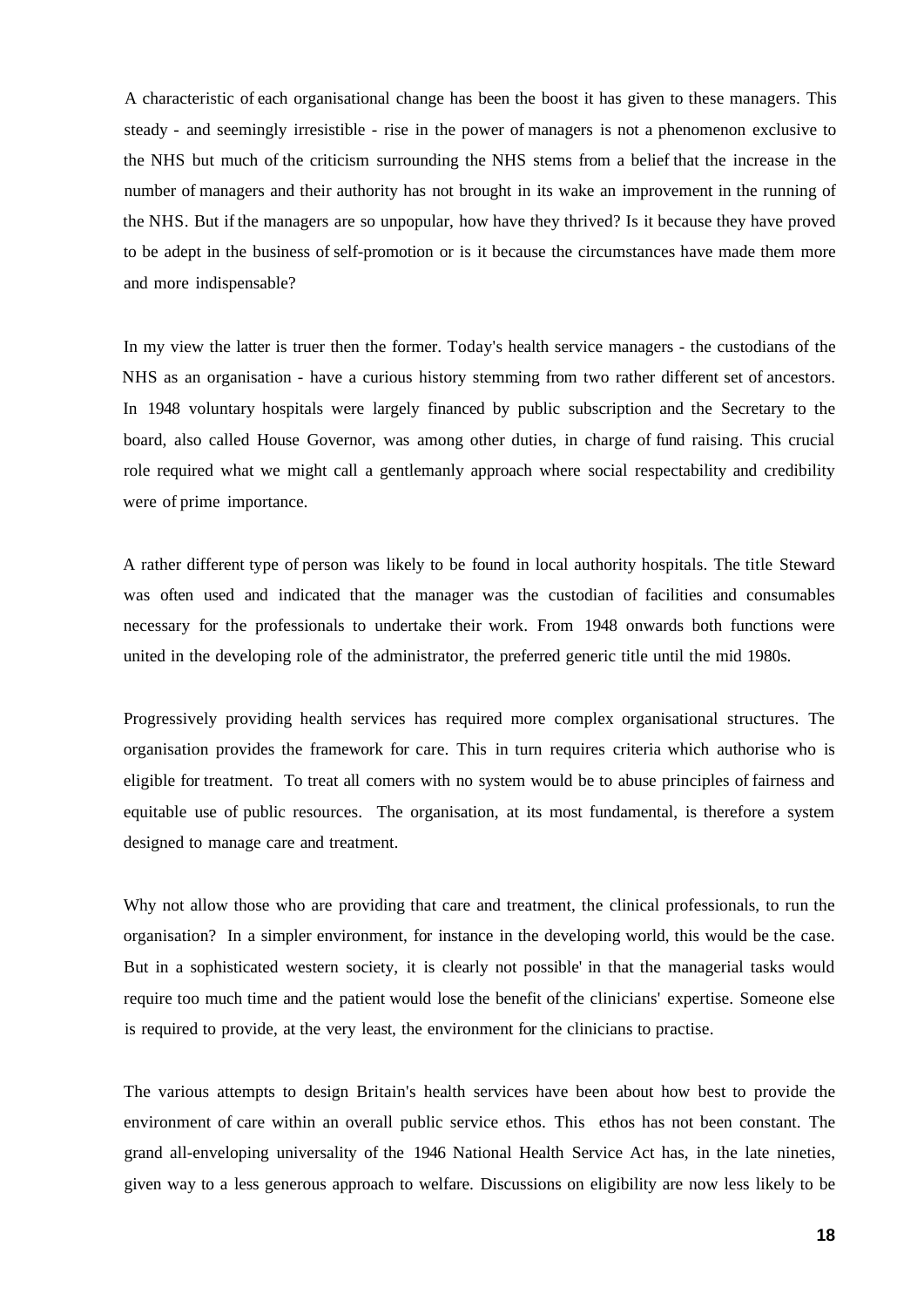from a point of principle and more likely to be empirical: who must have what, based, not on rights, but on economic sense. This tension is not new: the history of poor relief from which our welfare systems have developed, depicts a continual conflict between rights and available resources. This grand debate is mirrored within health organisations by the roles, often also in conflict, of clinician and manager. Clinicians attempt to do the best for each of their patients and indeed are professionally committed to do so. Managers have to mediate these demands with the overall policies of the nation, with the resources available and with a concern for the general needs of the community.

Health service organisations are therefore forums for debate where clinicians and managers negotiate the appropriate responses to patients' needs. They are partners if at times uneasy ones.

There is another source of power, the patients themselves. Indeed the discussion so far could be criticised for being unduly concerned for the people working within the NHS and in particular the managers. Some would say this illustrates all too well the problem with hierarchies and the way they work: they are to be self-regarding and unresponsive to the people they are meant to be serving. All that many patients ever know is that the NHS, how ever it is designed and organised, does not adequately fulfil their needs. They might be expected to feel that the NHS was set up for them and that its workers should in effect be their servants. The more informed and vocal members of the public feel that many of the state organisations cannot be relied upon to keep their interests always in view; that such organisations very quickly hide themselves behind a veneer of consumer sensitivity which is quickly found wanting. The polish on the veneer has taken on a higher sheen in the last ten years as a result of the quality management movement but fundamentally many NHS organisations are still locked in their own affairs with the patients, customers, stakeholders (however they are designated) outside.

Such criticism has at least had an effect on the proposals for organisational change but has too often continued to concentrated on the wrappings rather then the goods themselves. The challenge is that the NHS should be designed in such a way that responds automatically to patients' needs. If it did, concern for presentation would not be needed. Because so many members of the public feel that it fails to meet this crucial test, they are cynical about any attempts to present the organisation as being 'customer friendly', a concept which the NHS has been ill-advised to adopt from the retail trade. The NHS is not selling goods, nor does it need to attract buyers.

The problem with stimulating consumerism is that when tested the consumers have as yet to show much stomach for resolving some of the more intractable issues such as priority setting. Their power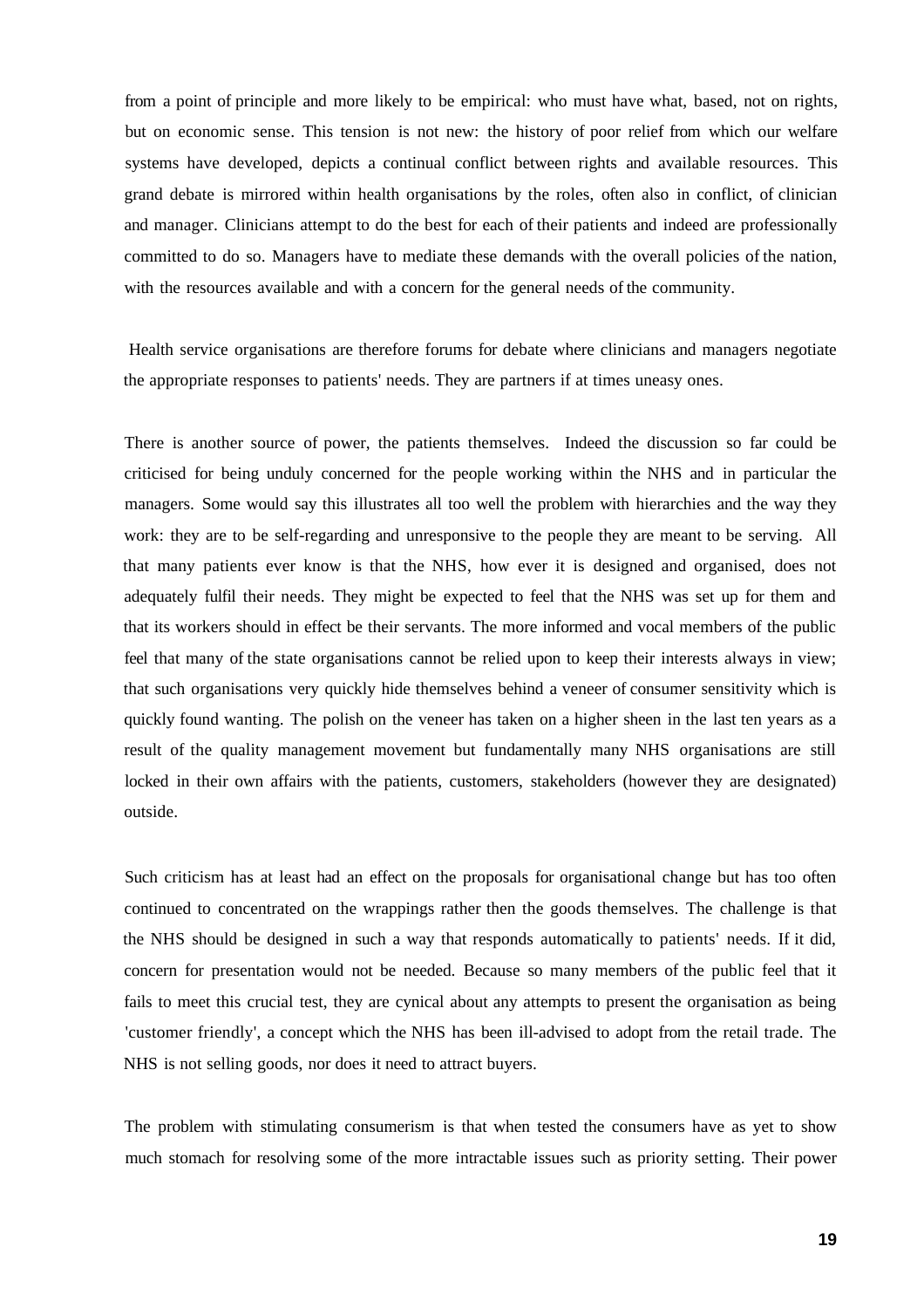is the power of disaffection rather than support and this may well drive NHS staff back in on themselves, particularly if that disaffection is taken to the law courts as is increasingly the case.

### *The history of random incidents*

Those with power are either overturned by random events or, if more politically adept, are able to use them for their own purposes. What effect do such events have on the structure; do they tend to consolidate it or make it unstable?

Some world events have obviously had a fundamental effect on the state of the nation and its organisations. A great deal of tension arose from the world oil crisis in the early 1970s and it is arguable that from then developed the idea that the welfare state could not fulfil its original aims. If this was the case then the need to control such state organisations became even more important.

Within the NHS several key incidents have also had a resounding effect. On being returned to government for the third term in 1987, Margaret Thatcher found that far from reaping the rewards of electoral success, she was put under considerable pressure regarding the funding of the NHS. This was encapsulated in the case of David Barber, a baby of a few weeks old with a heart defect requiring advanced surgery. The cost of the operation exceeded the budget available and the operation was refused by the health authority. After much publicity, they released resources, the operation was undertaken but the baby died. It is said, and substantiated by some research, that these bruising and unsatisfactory incidents set Mrs Thatcher on the path which resulted in the white paper *Working for Patients* in 1989 the ideas of which had been developed largely behind closed doors.

Many years earlier, in 1969, a report on ill treatment of patients at Ely hospital in Cardiff had led the then Secretary of State Richard Crossman to ponder where the line of accountability stopped, with him or lower down? This dilemma has remained and at the very least cannot be resolved unless there are clear levels of responsibility, what we now call corporate and individual governance.

In 1998 the unsatisfactory outcomes of children's cardiac surgery at Bristol Royal Infirmary gave the Secretary of State the lever he needed to put pressure on clinicians to implement medical audit and clinical governance procedures which to date they had been slow to do in most places. These scandals have had considerable organisational implications which are difficult to work through except within a hierarchical framework.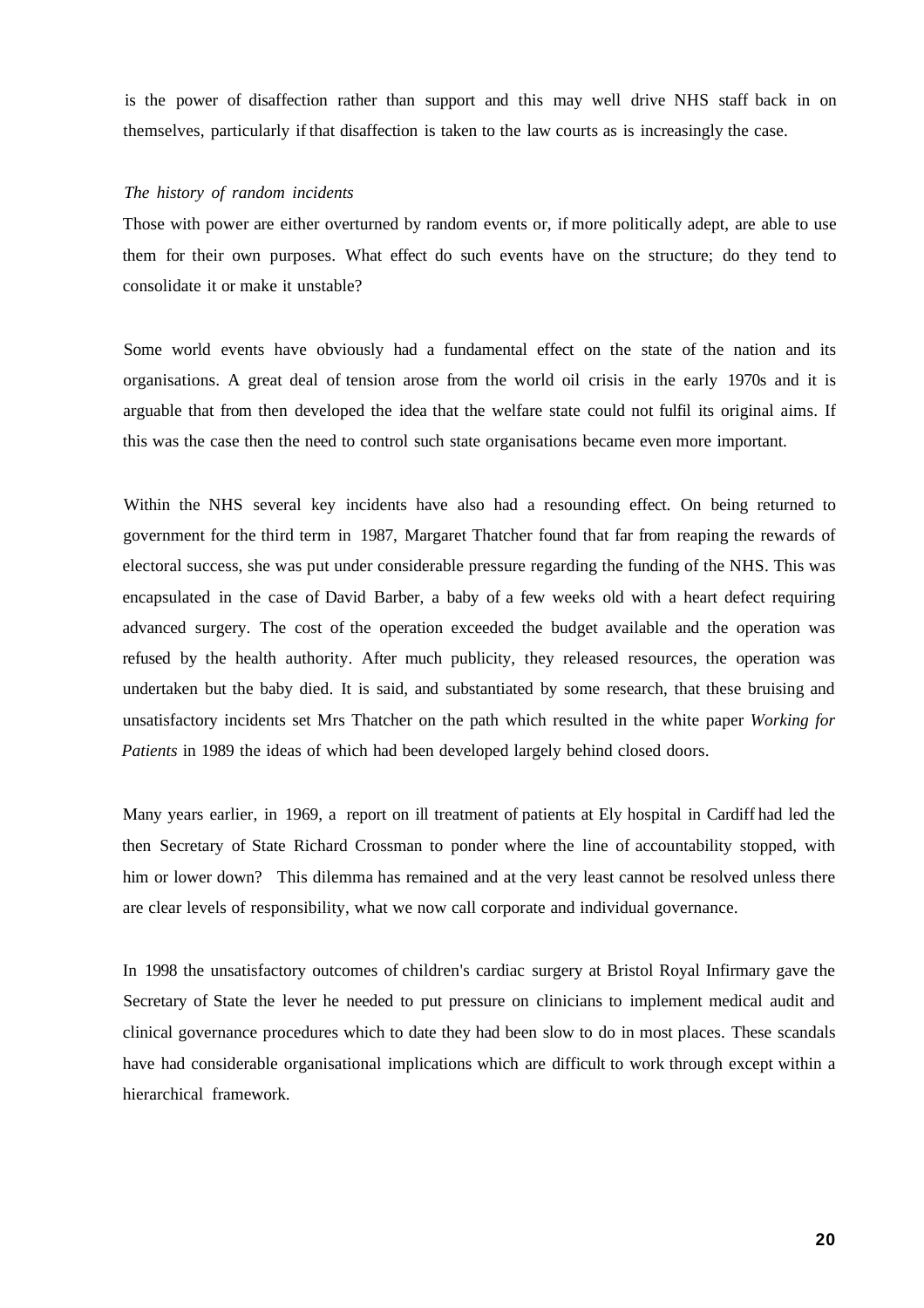# *The history of political interventions*

The incidents just described show how sensitive is political action to untoward incidents. Does this mean that politics and management are synonymous? Scarcely. Management in the NHS owes its origins to the need to resolve uncertainty and to reduce instability. At least that was management's original aim as it took over from the professionals the major task of co-ordinating the organisation towards the common aim of patient care. Essentially such a process was rational in intent and reached its zenith in the 1974 reorganisation which was designed in a painstaking manner notwithstanding a change of government at the last minute. This rationality went hand-in-hand with the belief that through state intervention a better society could be achieved. But as we have seen, other events in the 1970s fatally corrupted this ideal and the political interventions by the incoming 1979 Conservative government largely ignored the results of the Royal Commission which had just reported and, two years later, attempted to suppress the Black report with its unacceptable but obvious conclusion that poverty and ill health are unhappy bedfellows.

The next decade was typified by increasing emphasis on efficiency justified by populist sloganeering which denigrated bureaucracy - the process of management - and with ever more simplistic ideas about what management was for. *Patients First* in 1980 was a slim and largely content free pamphlet made much of because it was such a contrast to the papers that had inaugurated the 1974 reorganisation and the 491-page Royal Commission. The Griffiths report was commissioned on the basis that if Sainsbury's can be well run so can the NHS and it was only a question of putting someone in charge.

Such slogans were of course popular in that they spoke to almost everyone's innate belief in how organisations should be. The sophistication of the Brunei and McKinsey analysis ten years previously was seen as so much obscurantism. Given this popular support the government went further both with the 1990 National Health Service and Community Care Act and with the new GP contract and pressed on regardless of professional opposition. They were duly rewarded at the ballot box in 1992.

Four years later the political tide had turned but the incoming Labour government had some difficulty in capitalising on the 1991 reorganisation while at the at time appearing to offer something different, and better. In their white paper *The New NHS - Modern. Dependable* (also with a high slogan quotient), they endeavour to have their cake and eat it. The resulting organisational changes mirror this ambiguity and it remains to be seen whether they can be resolved. It is certain that further reorganisation will be necessary. Both Conservative and Labour governments alike have shown a considerable resistance to taking advice on organisational design, suspicious that those inside the NHS will always organise things to suit themselves rather than their patients, clients, customers,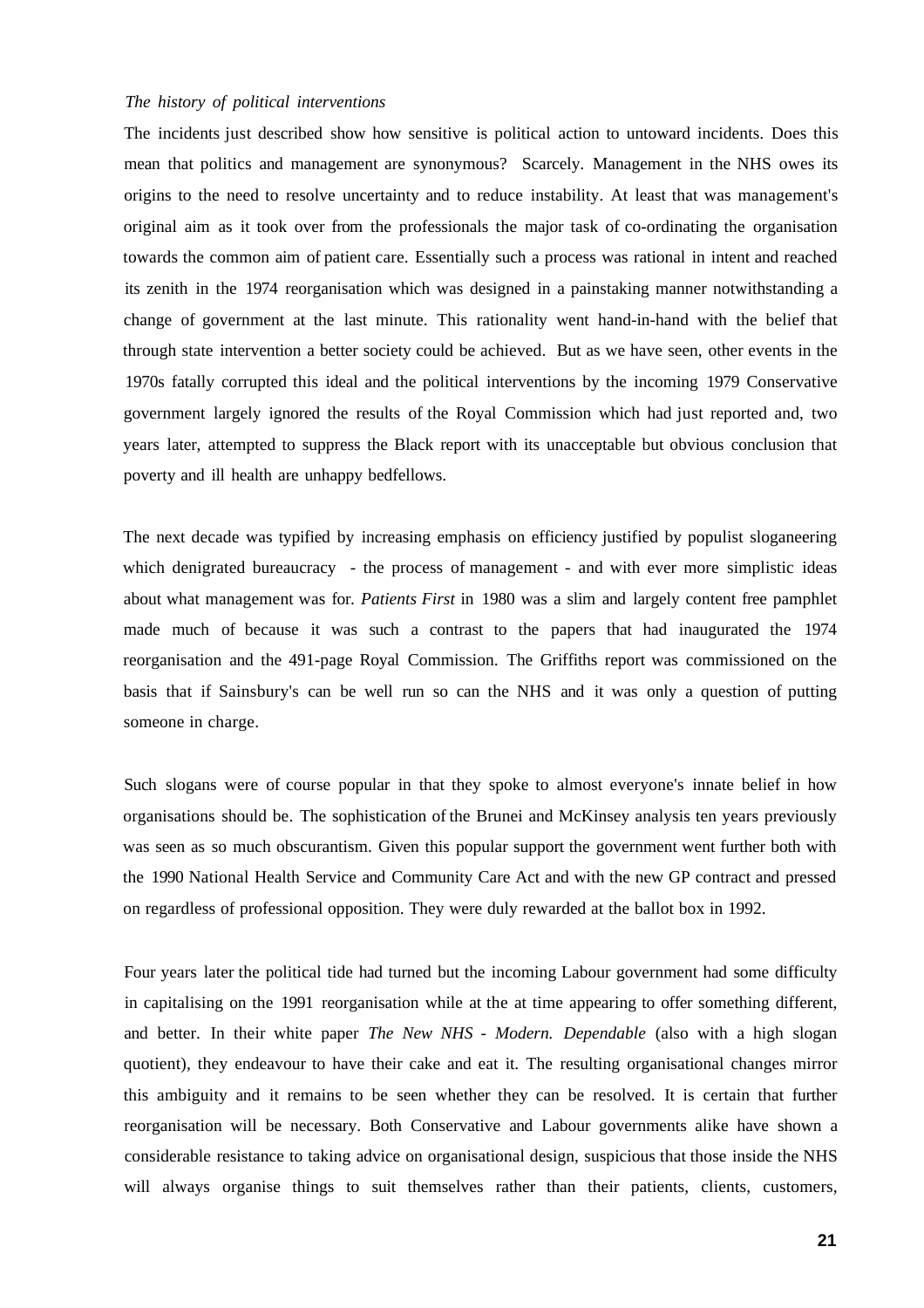stakeholders. Notwithstanding, all parties seem, despite what they may say, to accept a basic hierarchical structure as being the way the NHS should be run. But perhaps this assertion needs more analysis before suggesting how the NHS might become more effective.

# Why is Hierarchy Unpopular?

In this paper so far I have been concerned to re-examine the factors which led to a more or less continual state of reorganisation in the NHS. Much of my comment has been critical suggesting that successive reorganisations attempting to remedy dysfunctional aspects of the NHS often failed due to a misdiagnosis of what was wrong. Even those reorganisations sympathetic to the idea of hierarchy managed to pervert its principles. Before suggesting how matters might be improved it is worth also noting that people in general have an innate distrust of hierarchical structures and this alone may make it almost impossible to design an organisation which meets approval either from its participants or from onlookers.

There are two main reasons why hierarchy (structure) and bureaucracy (process) have a bad name in the NHS. The first is that the current culture is antipathetic to the idea of what is called a command and control structure and secondly this is justified by people's experience.

I have already discussed the perverting influence of myths and illusions about organisation and the pejorative spin given to 'command and control' is yet another example. The associations of the words are those of the parade ground. A more subtle analysis of the need of people to fulfil the purposes of an organisation demonstrates that order, clear instructions, as well as sensitivity to people's abilities and desires will make organisations effective. This process will involve some commanding and some controlling - both basic attributes of management - but without necessarily proving abusive.

Nevertheless antipathy to the idea of hierarchy is widespread. Why should this be? Our first experience of hierarchy is in the family where the parents are our 'bosses'. Some parents may protest but in simple terms their role is to direct and control as well as to nurture and develop - all functions of a boss. From the very start the child challenges the parent and that fundamental kicking against the pricks stays with us always but it is regulated and moderated by both circumstance and by our growing awareness that having someone to look after you is, after all, in our interests not only to keep us safe but also to provide affection. The next step is into school where we learn that out teachers - if they are good - bring similar attributes to our lives. So is going out to work a threshold into a hostile world which once crossed allows no return, a world characterised by oppression from those with more power than ourselves? If this is a universal experience then it is not surprising that people complain.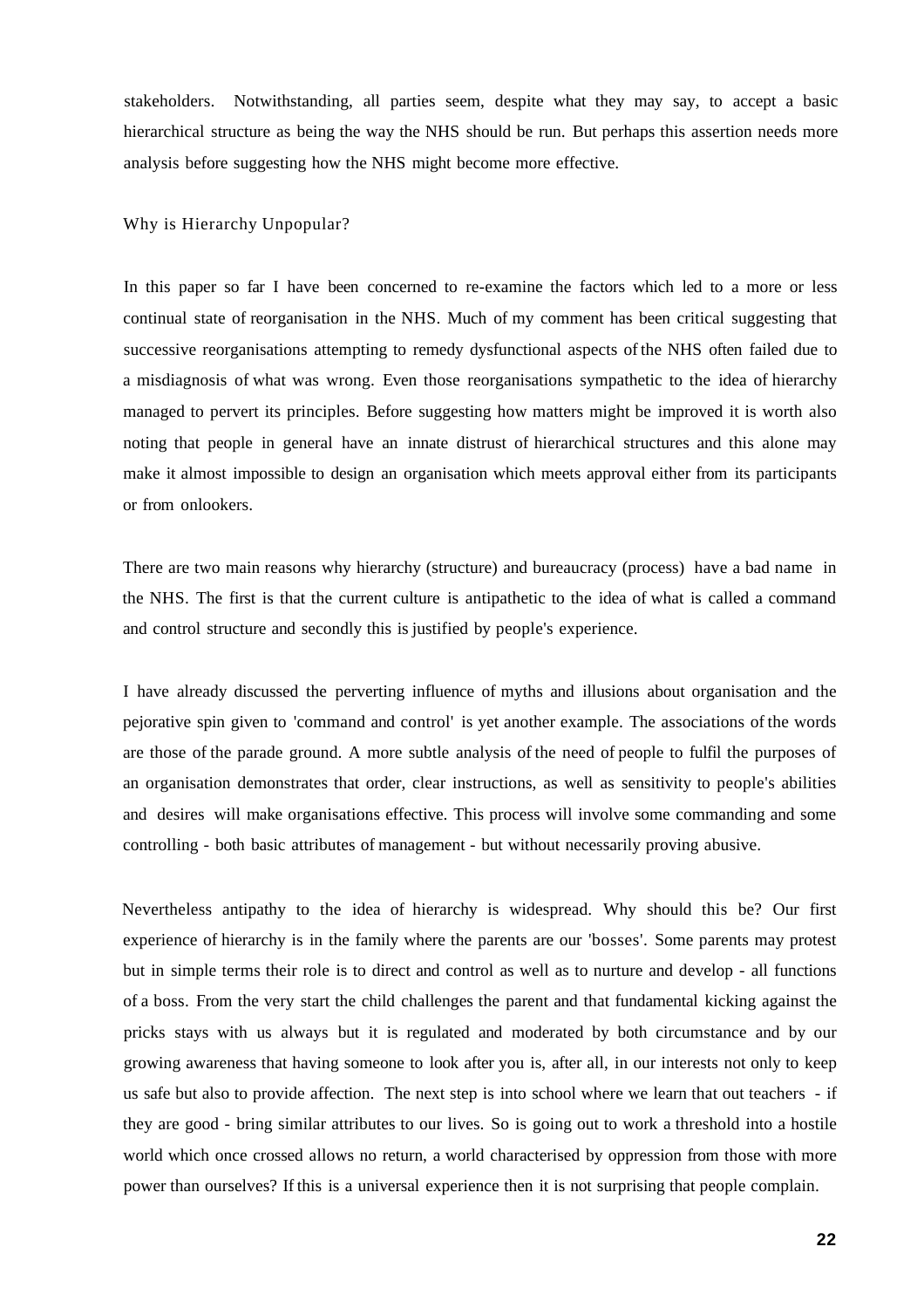However this scenario is, to my mind, far too crude. Childhood is just one end of the continuum of life and it is sentimental to assume some sort of Blakeian innocence which is shattered on entry to working life. The child-parent relationship is a workshop where the child learns but so does the parent. And once out of that particular workshop we enter a series of others, also places of potential learning. In other words all our experience is valid, even if some is pleasant, some unpleasant, some helpful, some not.

How does this relate to our feelings about hierarchy? I suggest that it begins to explain why most of us see hierarchy as an obstacle because it places us in a particular relationship to others which, even if it gives security and the opportunity to develop, we tend to want to challenge. This desire stems from a variety of causes. First we may resent the degree of supervision. The child says "Don't look at me while I am playing" seeking a private place all of their own, the adult at work resents his or her overseer - to use an old but telling term. This need to work things out without someone looking over our shoulder seems to be a fundamental emotion.

There is another reason we do not like being supervised all the time - it lessens the impact of our achievement. Far more dramatic to retire into a corner and then to come out with the finished object, the solution to the problem. All languages have a word for this moment "Look what I've done".. "Voila..", "Ecco..". But it has to be pointed out such moments of triumph may be short-lived if the solution is wrong, the workmanship faulty, the result of inadequate instruction.

In any case there is some ambivalence in our reactions. We are as likely to complain of lack of support as we are of being over-supported. How are we to interpret this? Are we denying hierarchy as an organisational principle or are we just being critical of the manner in which the hierarchy works, its bureaucracy? If we deny hierarchy are there any true alternatives or are the more modern organisational systems actually only amendments of the traditional hierarchies? Certainly it is possible to run small groups in a consensual mode but even here the evidence needs careful analysis.

I have suggested that the concept of the traditional hierarchy which both reflects and enhances power relationships, was the idea underpinning NHS organisation up to 1974. But during the same period managerial theories had been developing which suggested that organisations would not maximise their potential unless they acknowledged the creativity which is inherent in everyone. Rigid structures, it was said, lead to a dysfunctional organisation because they fail to allow for human flexibility. But again we see the confusion between the structure and the way it works: having an unambiguous place in an organisation can enhance the satisfaction of participants.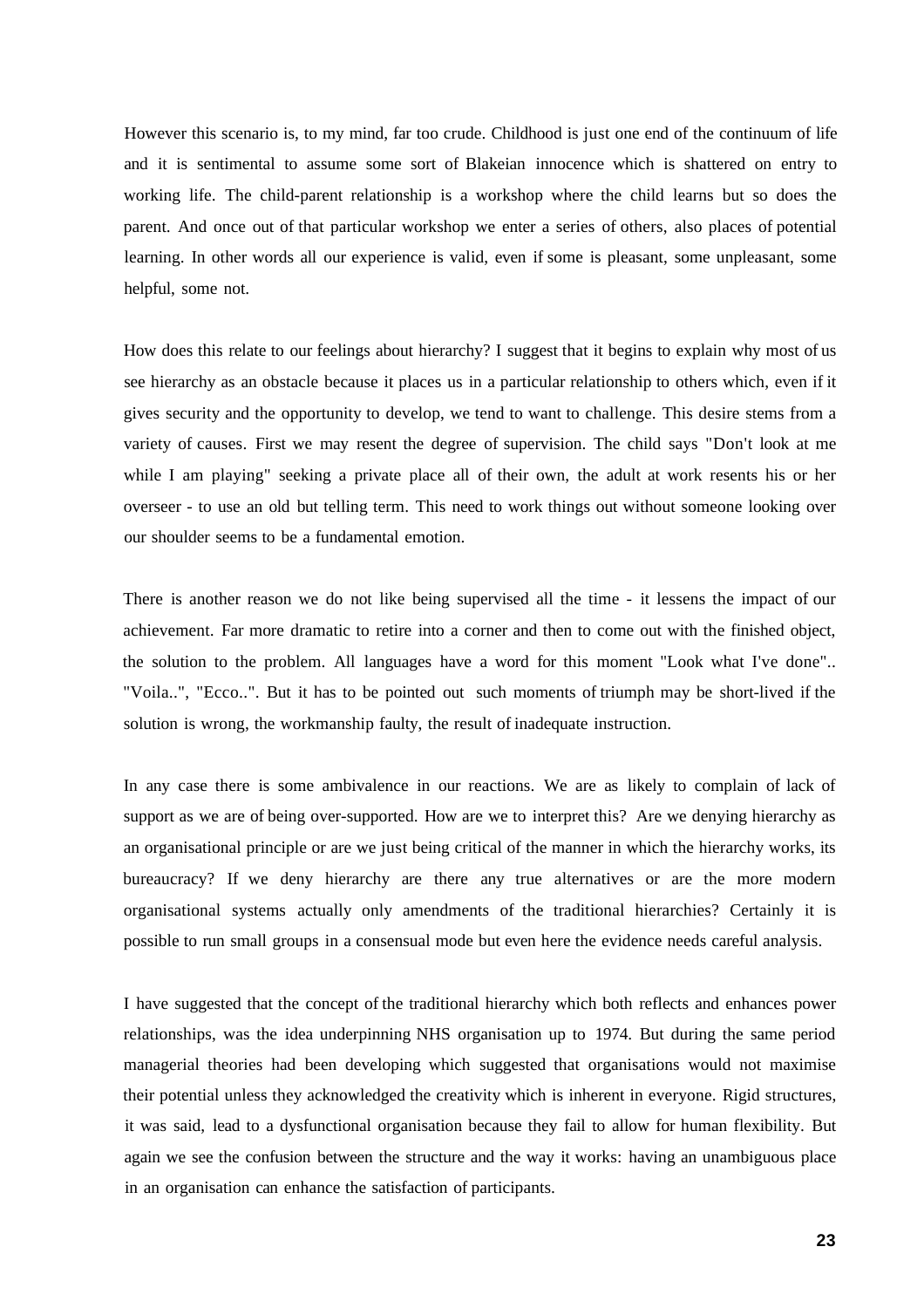A different perspective suggests that it is only managers who are hierarchical and the struggle has been between their ideas as to how organisation should be run and those of doctors. If this reading of events is true, then the study of the internal organisation of the NHS demonstrates a continual battle for supremacy between doctors and managers.

Doctors have hierarchies in training. When they reach the top whether as consultants or GP principals, how are those different chains of command to be joined with the managerial hierarchy? Are they doomed to operate for ever in parallel? Does this matter? In the 1980s the Conservative government with a record already of limiting professional autonomy, felt that it did matter. The doctors having been vociferous in criticising consensus, now got landed with general management. With this came a more determined attempt to incorporate doctors in the managerial agenda, making them more accountable for the use of resources.

There are two ways of attempting to assure compliance, by direct control or by contract. Before 1991 performance management could be operated through the chain of command down to the district general manager. With the 1991 changes, the line of accountability bi-focated at regional level with trusts and health authorities both accountable to the NHS Executive through the regional office. But there was now a second accountability relationship, the trusts' compliance with the contracts agreed between them and the health authorities. Either way hierarchy remained intact - the pervading organisational principle. As we saw in the 1980s clinical staff were very suspicious of the new general managers while at the same time being the greatest critics of consensus management which general management replaced. It is not uncommon to find these conflicting responses. It follows therefore that people who criticise the supposed authoritarianism of hierarchical structures may also be the greatest supporters of the clear allocation of responsibilities which are the characteristic of such hierarchies.

A persistent criticism of hierarchy is that it is inherently oppressive. It provides the opportunity for people's natural talents to be circumscribed, it reduces their access to information, it requires them to act as servants of their seniors, it fails to honour individual rights. But this is where there is confusion between the attributes of hierarchy and the manner in which people work within its structures. To be in a scalar structure is not itself intrinsically oppressive, indeed the principle underlying it allows people to be good at what they are good at. It promotes expertise and allows people to shine, contributing unique skills for the benefit of the organisation a whole. The NHS provides many examples of this. At ward level many skills are at the service of the patient, the doctor, the nurse, the physiotherapist but also the domestic, the porter and the medical records clerk. Some of these people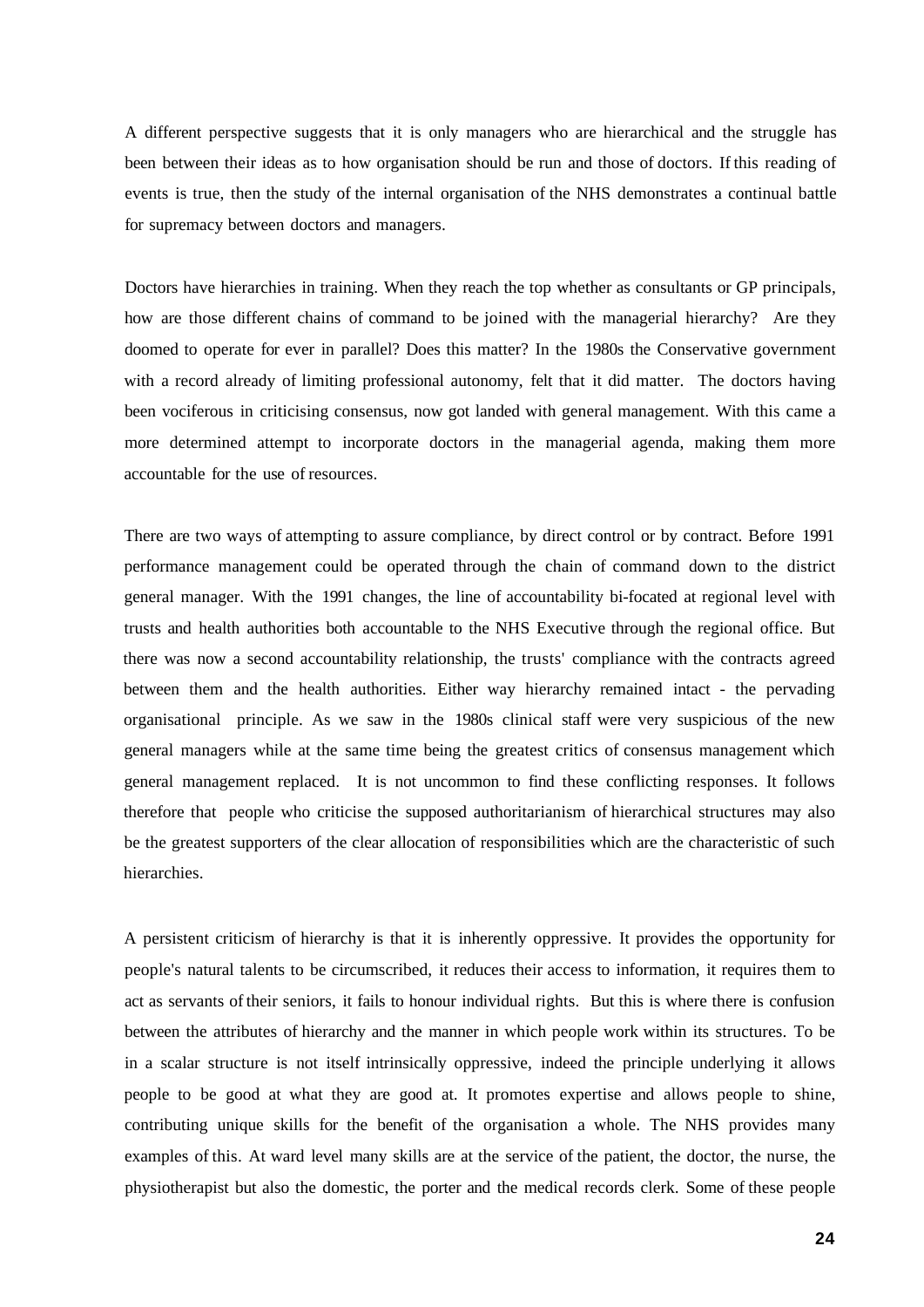have spent many years acquiring their expertise and it makes sense to ensure that the structure allows them to use their skills and capitalise on their knowledge.

Away from the patient's environment, the principle is the same. Managers, often as we have seen, are generalists with little if any clinical training. Nevertheless they bring skills to their jobs not least in their attempt to bring the clinician's ethic of providing the optimum care for their patient into harmony with the common good. This cannot easily happen in a loose structure or indeed where there is ambiguity as to who is in charge of what.

# **A Way Forward**

Is the organisation of health services intrinsically intractable? The institutions are large and complex; professional relationships are often in conflict; the aims of the NHS are both paradoxical and ambiguous; the political and economic setting is unstable. Can the NHS ever be designed to meet its aims? Is this the responsibility of management and if so how do the clinical staff fit in? The first obligation is to set up an organisation which will allow patient care and all its attendant work to be effective.

A frequent complaint from staff in the NHS is that " we have been here before" or " how many more times are we going to sail round this buoy?" A cursory look at the managerial literature over the last thirty years would show that some issues are always with us: today's quality management was yesterday's management audit; the importance of continuing education is constantly being reiterated if not carried out.

This phenomenon may be deplored but it is more helpful to find an explanation. I would suggest that it stems from the fact that *knowledge is transferable but learning is not.* This means that we can be told about the history of the NHS and be able to recite the necessary key policy changes but our own behaviour is only altered once we have experienced the meaning of those changes and this we habitually do by enacting them. If this process is true it would seem to compromise the hierarchical idea that the boss knows best and it is sufficient for him or her to say " believe me I know this is the best way forward". But this is to simplify their role; the wise boss uses his or her experience to help the subordinate to learn, not just to tell them the answer. They can do that because they have themselves learnt through experience. Crucial to this process is the ability to reflect on experience. Arguably this is what many NHS managers are unable or unwilling to do, faced with the barrage of performance imperatives; reflection is seen as an expendable luxury. Even so, what might such reflection teach us?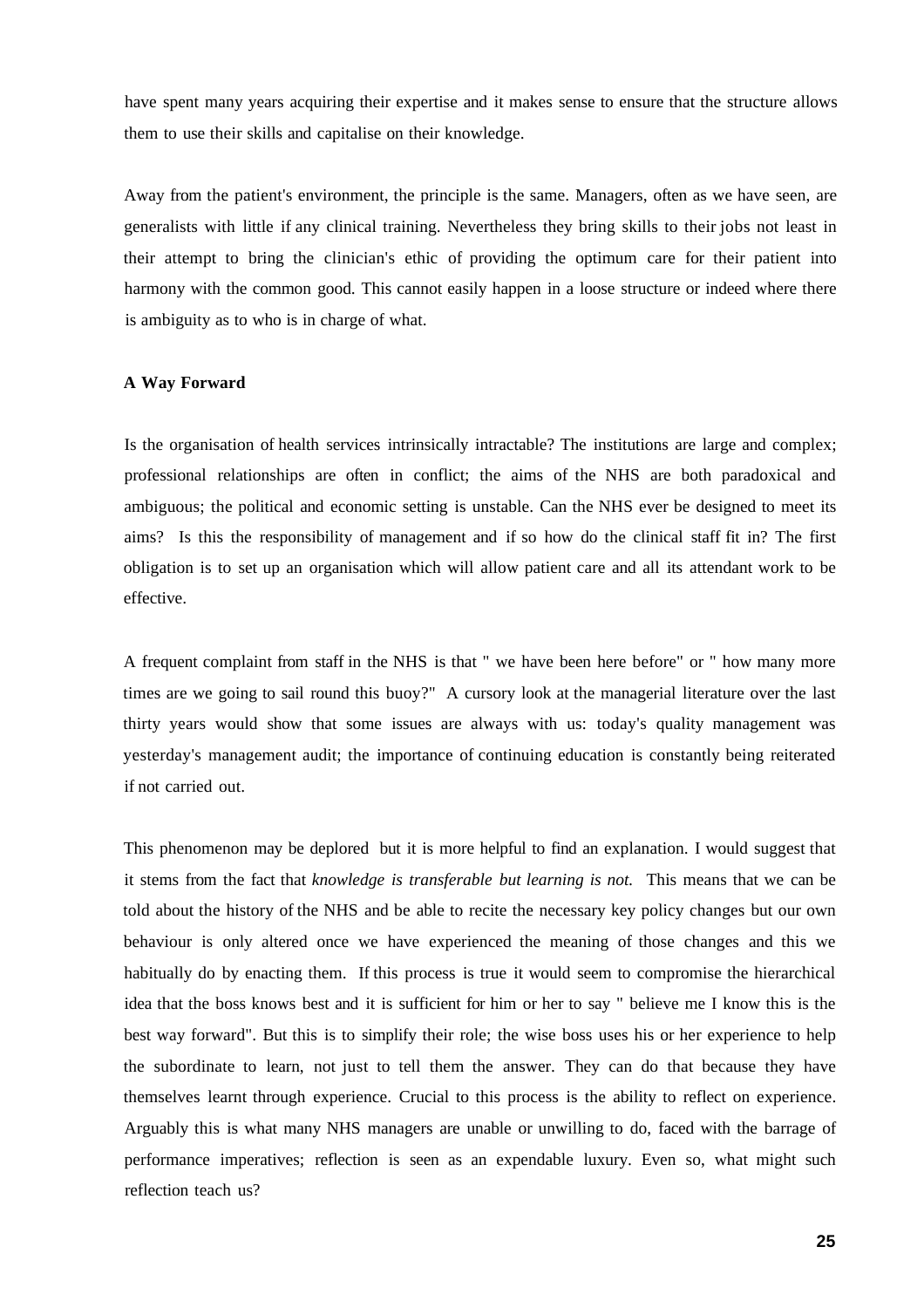# *Structure and style*

Large groups of people cannot function effectively within an organisation without the allocation or assumption of roles and an understanding of the relationship between those roles. The connections between people - the mortar - is what keeps the organisational building intact. Without this formality the organisation will find it difficult to fulfil its functions, usually described as planning, programming, co-ordinating, controlling and evaluating. The traditional way of preparing the organisation to undertake this work is through the setting up of a hierarchy which allows for specialisation or functionalism but keeps all these experts within a single line of accountability.

There has been considerable confusion in the NHS and elsewhere, because of a failure to differentiate between hierarchy and bureaucracy. Hierarchy describes the structure, bureaucracy describes the manner in which that structure is made to work. The two words are not synonymous. The alleged evils of one do not necessarily arise from the other. Formal hierarchies with relatively long chains of command can be made to work given an appropriate style of management. Equally, flat organisations do not necessarily facilitate better staff relationships: I have known such organisations where the method of communication was almost entirely through memos and e-mails! Peer groups are not always known for good communications.

#### *Roles*

In the NHS as in other social organisations there is a natural order which allocates tasks to people according to their ability and to the status which is attached to that ability. To recognise this is not to support some Victorian concept of rich lords in castles and poor men at the gate, nor is it a justification for supremacist behaviour. It is instead a sensible way of organising work. Despite the attention given to describing roles by functions, as seen in every job description, there seems to be a process by which these roles become confused and the job description rapidly becomes a meaningless bit of paper.

One of the reasons for this is our natural desire to enhance our experience, to dramatise our lives. We all construct narratives of our experience - that is how we attempt to make sense of it - but in the process we are often inclined to observe the traditions of a good narrative rather more than giving an accurate account of what happened (which of course is always open to some level of disagreement). In narratives there are traditional goodies (doctors in this case) and baddies (managers/ bureaucrats) and stories are based on their contests. The NHS is a particularly fertile field for such stories.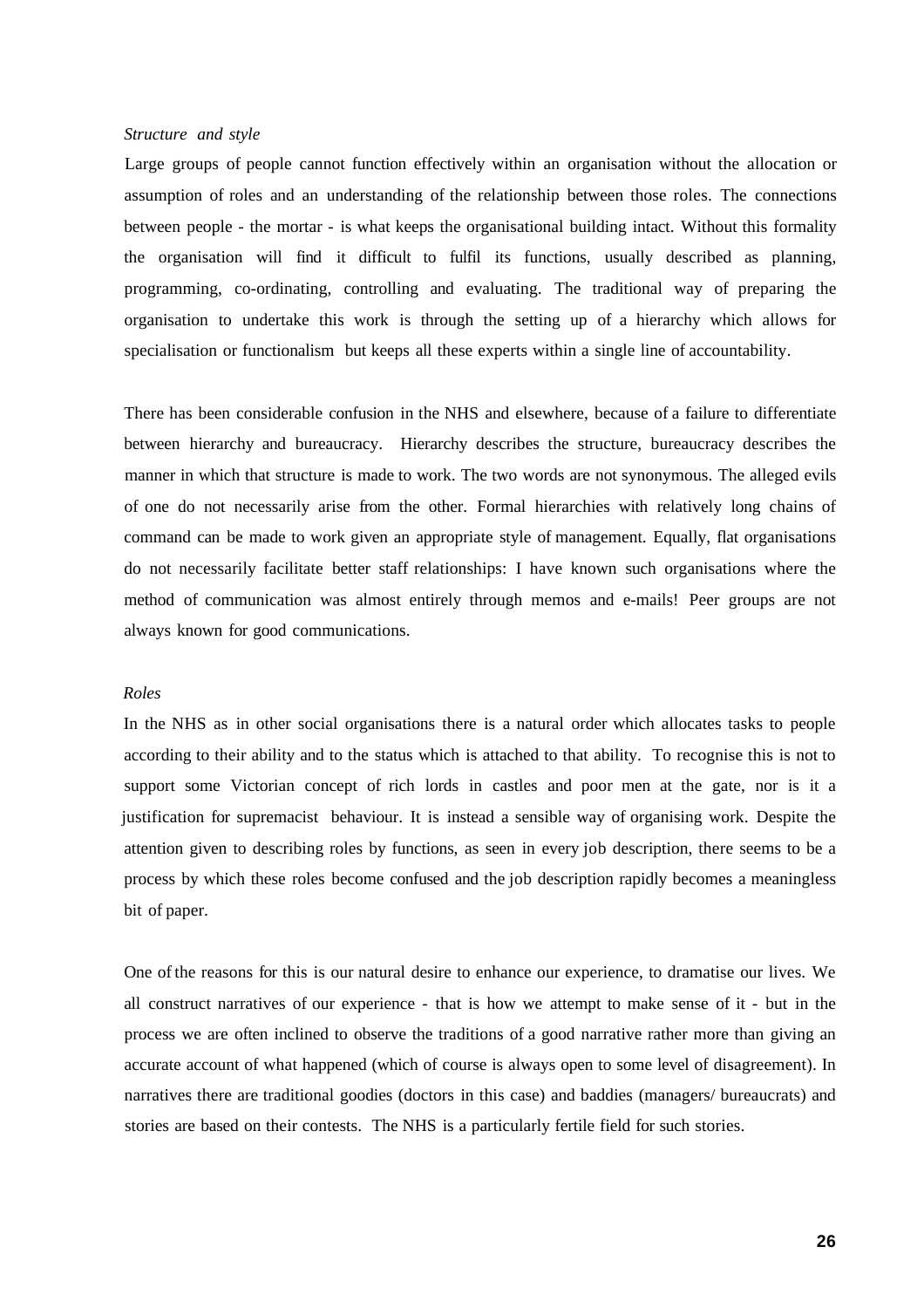These narratives have another function in tidying up the past to present a coherence which was not apparent at the time. From this process myths develop. Take the perennial assertion that if we brought back the matron all inefficiencies would be solved. This imposes order on the past but more importantly suggests that such order can be replicated today. The facts of the matter scarcely support the hypothesis. To begin with the old-time matrons varied in effectiveness and authority. Some are well remembered as honourable successors to Florence Nightingale, others as small-time autocrats terrorising their nurses. In this latter mode they were more like the evil stepmother or witch of our childhood storybooks. This is not the place to explore why such figures are necessary to us (they are found in all cultures) but it is germane to point out that such myths do show that it is possible to carry two views in our heads as once - the organisation as a story book location and as a real place where we work or which we visit. It also demonstrates that we both desire hierarchy and subvert it simultaneously.

My interpretation of this process is that we desire a more ordered environment and think that we can recapture the good old days when, we have convinced ourselves, everyone knew their place. This fantasy leads us to believe that there is a better way of dealing with today's uncertainties if only we could find it. It appears that most of us find it difficult to tolerate things as they are. From this point of reality we are constantly striving to construct images both of a more rosy past and a happier future. Is it possible to design that future and provide an organisation which provides more assurance of future stability and greater happiness? Or are we powerless to construct such an environment doomed to suffer in the turbulence of the political, economic and social vortex?

The conventions of good narratives also affect the culture of our relationships. This is particularly relevant to the relationship of doctors and managers, traditionally seen as at loggerheads. Doctors have the benefit of popular support and, as has been shown recently in the political use of the shortcomings of two cardiac surgeons in Bristol, any attempt to control doctors must first diminish their god-like status. This may not be wise for at least one reason: faith in the power of the doctor to effect a cure is an important part of treatment. A balance has to be found between surrounding doctors with this aura of sanctity and living in the real world. Doctors are more likely to be protected by accepting that they are part of a recognised hierarchy. Their patients are more likely to be reassured.

Doctors must be able to treat their patients according to the best principles of their profession and with the benefit of their expertise. They must also co-operate with running health services in a responsible manner, that is, according to nationally agreed policies and nationally determined resource limits. Doctors fear that by this degree of compliance they may in effect become subordinates to a non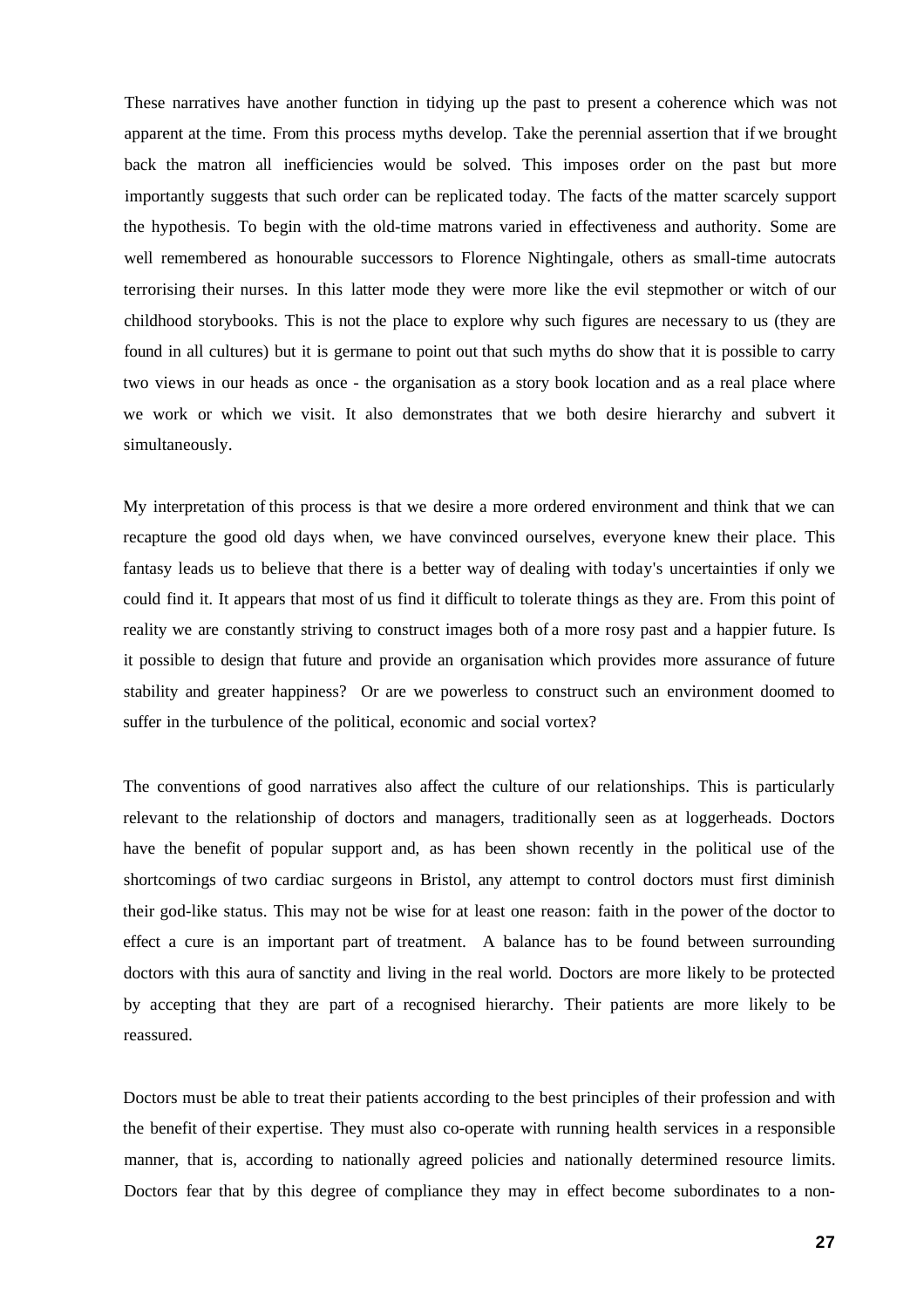clinician, a manager. It is therefore one of the responsibilities of both doctors and managers to ensure that the doctor can treat his or her patients without inappropriate interference from a non-expert in the clinical field but to do so with some understanding of the common good.

To this end there has been a continuing attempt to involve doctors more in management evolving from the 'Cogwheel' arrangements of the late 1960s to the present situation with doctors heading clinical directorates. This process of incorporating doctors has now been extended into general practice with the development of primary care groups where boards dominated by GPs will attempt to commission services for given communities.

Is this increasing involvement of doctors in what is called general management now satisfactory or has the balance shifted too far towards managerialism? The responsibility of the general manager is, as we have seen, to plan, provide, co-ordinate and evaluate. Such activities are presumably required as much in clinical care as in the overall organisation. But there is a fundamental difference. The clinician's contract is with his or her individual patient, the general manager does not have such a contract. Therefore there may be an ethical danger when the clinician is asked to be both specialist and generalist at the same time. Is it not better that clinicians largely stay with their patients and their interests? Furthermore the managerial training of clinicians is often scant. It is noticeable that doctors faced with a managerial problem (overuse of diagnostic tests) side-step responsibility or complicate its solution with bureaucracy. The general manager who has (or should have) a wider perspective may be more equal to what has to be done.

### *Leadership*

This is dangerous ground because I seem to be making a case for managers to be in overall charge and critics would immediately point out that as these managers have not resolved many of the perennial problems in the NHS, they are scarcely worthy of such a position.

In fact I am not arguing for the supremacy of one group over another, or indeed for authoritarianism at all. I wish only to address unambiguously the consequences of the fact that the recognition of expertise is a key component of successful hierarchies. It makes no sense to take people away from what they are good at and give them work that they have little experience of.

The first requirement if the NHS is to be sensitive to its patients' needs, is that everyone should be doing what they are best at. Too often the current aversion to hierarchy leads to team solutions so that clinicians are left doing management badly and, even more pernicious, managers second-guess clinical judgement.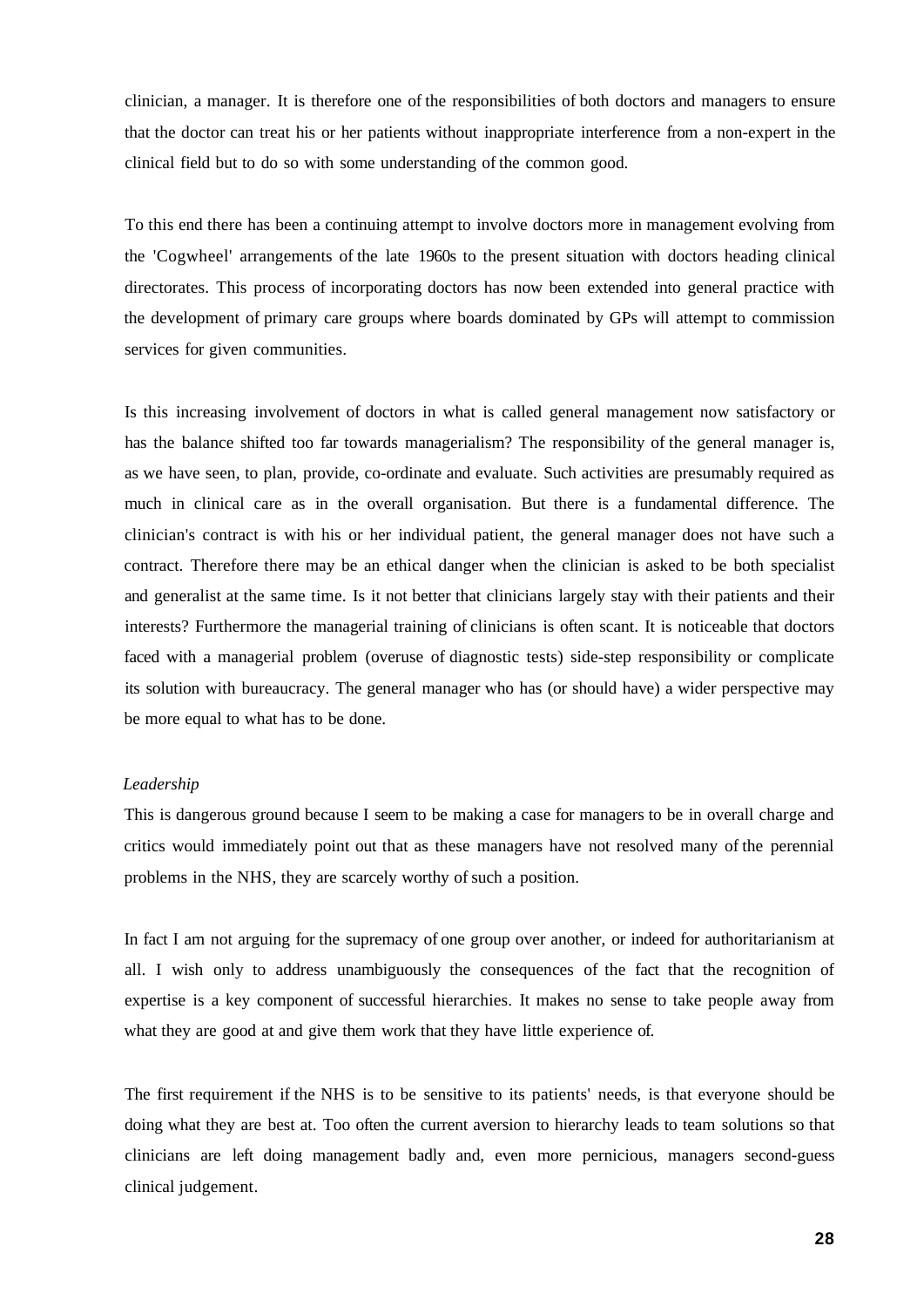### *Accountability*

The second requirement is that the structure should promote an unambiguous line of accountability. This is a great deal more than the simplistic chain of punishment which passes too often for accountability in the present system. Accountability is not just about conforming to standards laid down by a superior, it is also about conforming to values. It should therefore still be possible to challenge standards if it appears that they will not have the intended results. Scepticism is a virtue not a vice.

The line of accountability is currently flawed because the organisational structure allows people often to avoid the consequences of their actions. Simply there are too many emergency exit doors. Let me explain. Under the present arrangements it is possible to pass the buck or to leave by a different door from the one you came in by. Health authorities can maintain that they set the standards for a service agreement but the trust failed to comply with them. The trust in turn can say that the resources allowed for the service agreement were insufficient. Each blames the other and only a third party, the regional office can adjudicate if the argument continues. Far better if each agency has no option but to live with the consequences of their own decisions. Human behaviour is conditioned in this way after all. A simplification of the hierarchy whereby each part of the organisation is accountable to only one other, would lead to better results. The current muddle of multiple blaming is clearly unproductive.

Such a simplification of the line of accountability would not remove the more general accountability whereby health boards (authorities, trusts, PCGs) are required to answer to their constituents as well as their masters. All too often the attempts to codify accountability have been limited to responding to wrongdoing, the temptations of which are apparently always present. Unfortunately rules in themselves do not ensure that wrongdoing never takes place. The only effective control is within the value system of each individual and that is less accessible to management. Good governance ultimately relies as much on principles as procedures.

Where there is ambiguity and uncertainty there is also anxiety and suspicion. A clearer line of accountability running through a recognisable hierarchy would allow trust to develop, between public servants themselves and between them and the public generally.

To gain this trust it is necessary to be able to manage meaning, to get others to accept your way of looking at things. In the NHS this is a battleground in which doctors are more likely to be the victors. In vain will a manager marshal his or her troops under the banner 'Efficiency' against a clinical army who carry the flags bearing the words 'Life or Death'. So, for instance, managers endeavouring to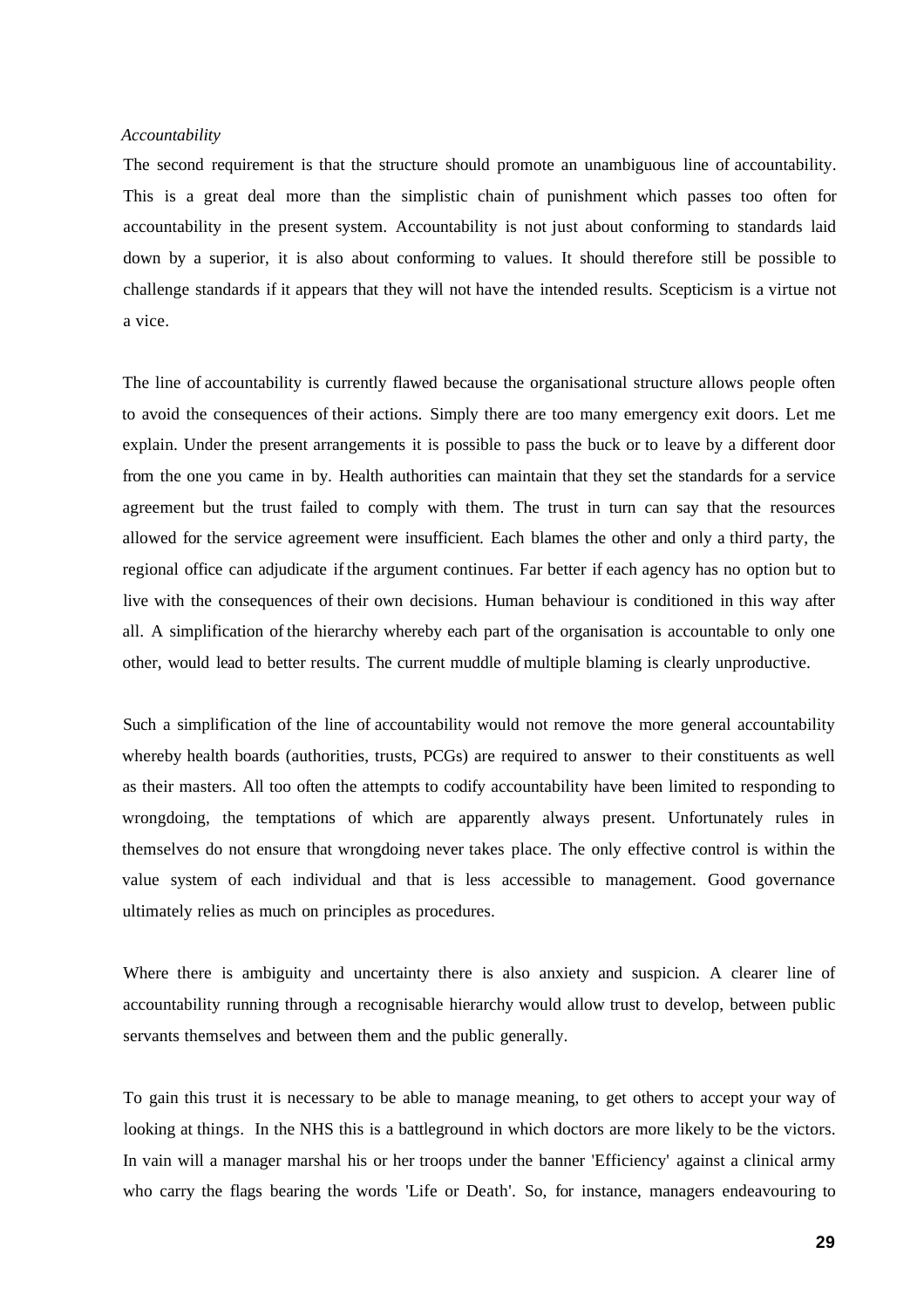convince audiences of the need to reconfigure health facilities, know that rational argument is only one component of meaning; gaining trust will rely as much on being believed as having integrity and this is an attribute only acquired over a considerable period. A further complication is that there are ritualistic aspects of accountability which have a purpose in terms of the relationship to the public if not in resolving practical problems. Face to face discussions between managers and the public often take on the character of a ceremony whose purpose is to demonstrate the accountability of the public servant rather than to resolve the issue.

The pressures exerted by central government are also somewhat ritualistic. The ethos of performance management carries associations of success or failure which originate in the schoolroom. Punishing the manager who fails to meet his or her targets is like calling a child to the front of the class and publicly shaming them.

If all of this is true then it is obvious that a structure is needed which makes it clear to everyone, internally and external to the organisation, who is in charge of what.

Is the manner of working in hierarchies the real source of the trouble? Is it bureaucracy which should get the blame? The pejorative use of this term is comparatively new. In its purest sense, as set out in the ideas of Max Weber, bureaucracy was high-minded based on fairness and a respect for competence producing an organisation which was efficient because it depended on clear relationships which honoured individual expertise. How he would have deplored what are now said to be the evils of bureaucracy: rigidity, unresponsiveness, slowness and incompetence!

Hierarchy as the 'Natural Order'

My evidence so far has claimed that despite the bad name given to hierarchy it is nevertheless imprinted on all of us as the way organisations are structured; no real alternative has been found to work. This leads to a view that hierarchy is in fact 'the natural order'.

Fundamentally people today still recognise that there is an order which derives from our earliest civilisations encapsulated in human nature. Whatever the century, whatever the setting, human behaviour creates patterns which are apparently universal and constant. This idea is now described as evolutionary psychology or even 'neo-Darwinism'. Applying this to the NHS means that despite the various attempts to 'democratise' management in the last twenty-five years, fundamentally there is an allegiance to the traditional structures which underpinned the NHS before 1974. Indeed without this structure accountability would be difficult to invoke. Jaques has said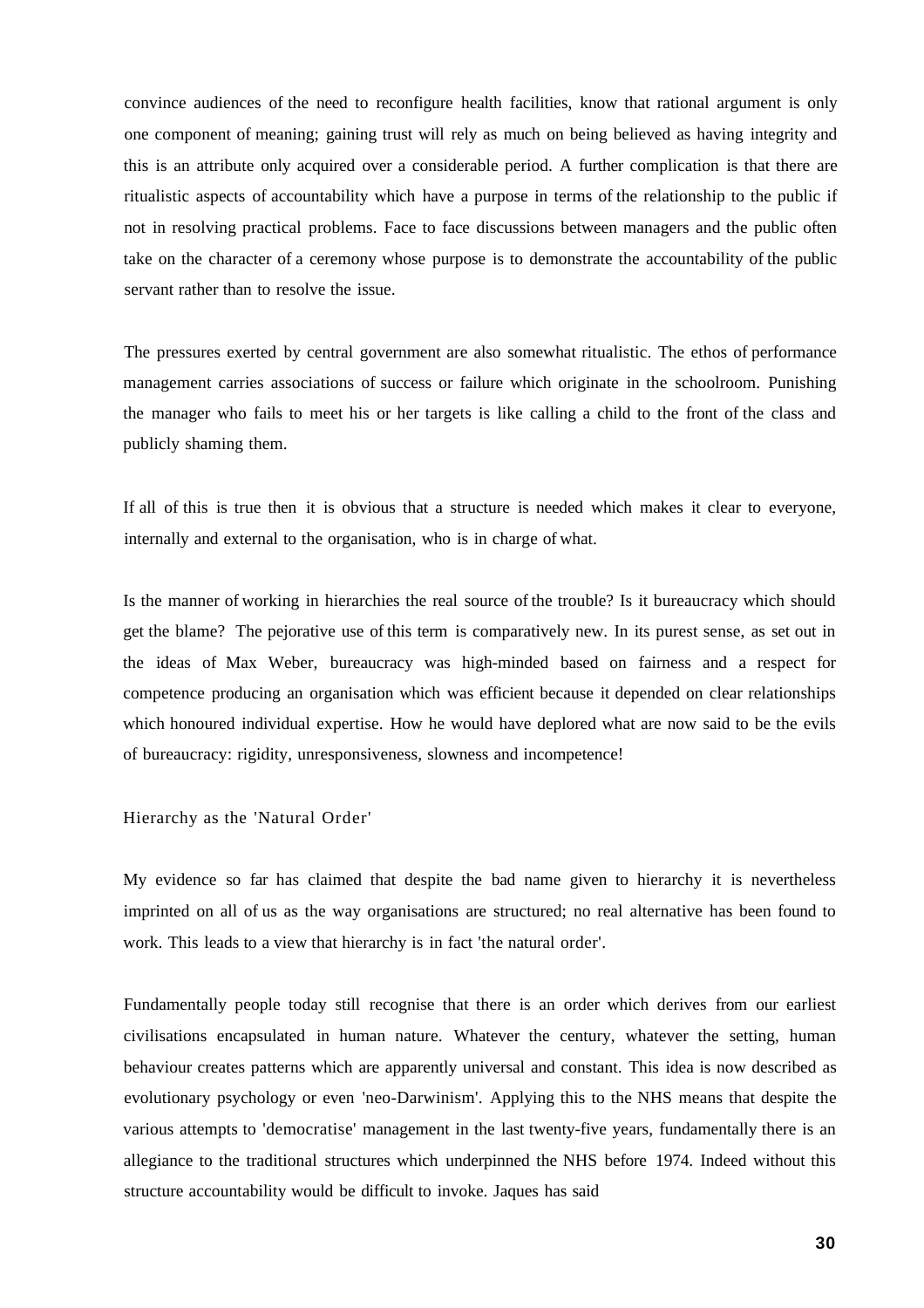..the exercise of authority tied properly to accountability is one of the most constructive of all human activities. The real task - and the difficult one - is to replace autocratic management with accountable management. *from chapter 17 in Management and Learning edited Mabey & Iles Open University Press 1994* 

Hierarchy expresses moral order which acknowledges the wisdom attached to age and experience - a respect on which most cultures ultimately rely despite the superficial challenges from some modern youth cultures.

People feel more secure in an understandable hierarchy and from that security are able to give of their best, confident that they know what is expected of them and to whom they can turn when in trouble. Nothing is more damaging than to leave people in an ambiguous position not knowing whether they are doing the right thing and fearing summary criticism at every turn. This leads to defensive behaviour which drives out innovation. The freedom to fail is essential as it is only through experimenting that organisations and the people within them can advance. The current mantra, taken from the quality management movement 'right first time every time', is hopelessly unrealistic and ultimately demoralising.

Managing the NHS is about keeping forces in balance: the external with the internal; the clinical with the non clinical; the efficient with the effective; the rational with the non rational; the theoretical with the practical. The only way to reconcile all these forces is to have a clear structure.

As an ex NHS chief executive of many years, my ideas about health service structure and organisation could be accused of being old-fashioned, not to say authoritarian. In order to rebut such criticism I need now to spell out more clearly what my position is.

# **Not Another Reorganisation** - **Please!**

It would be confounding some of my criticisms to advocate yet another reorganisation and that I do not do, although largely in the expectation that evolution will bring us back to a point from which we departed in 1991. Already we see that the so-called purchaser- provider split does not really apply in general practice, as GPs straddle both sides. Furthermore the internal health market never could have worked effectively and the present government although taking credit for removing it, are merely recognising that fact.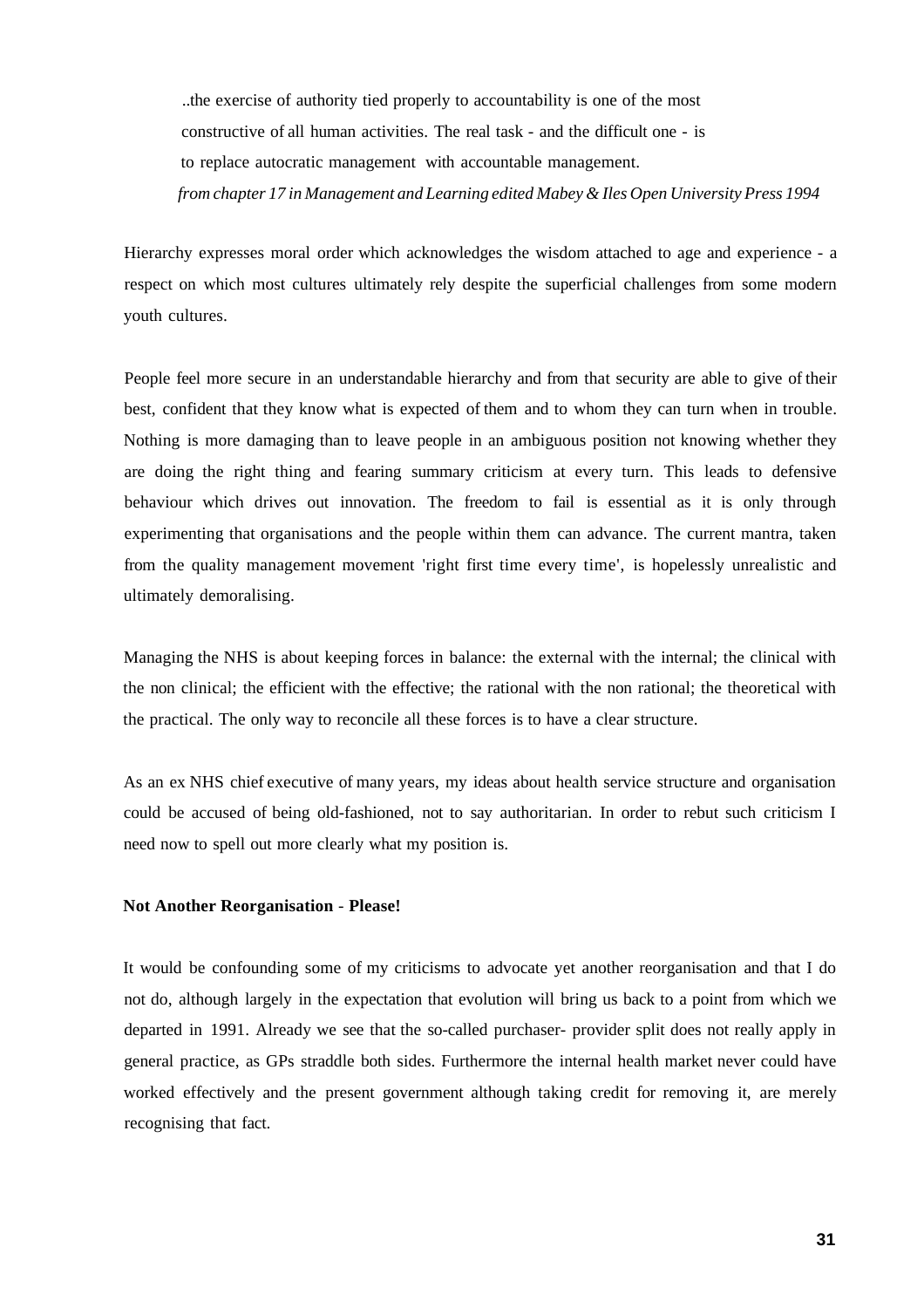My argument had been that the inherent structure within the NHS, whatever the apparent form at any point in its history, has been based on hierarchy. Furthermore this is acceptable. This again supports Elliott Jaques' view

...managerial hierarchy is the most efficient, the hardiest, and in fact the most natural structure ever devised for large organizations...[because it] can release energy, creativity rationalize productivity and actually improve morale. *source: as above* 

One should add "providing the style is right". This is crucial. The criticisms of hierarchy discussed above were largely matters of style, that such structures were inflexible, unresponsive, repressive. Hierarchical organisations can be creative but only if their attendant bureaucracy is recognised for what it is, a process and one which needs in turn to be devised with the full co-operation of all those involved. Participation is essential if individual skills are to be used for the benefit of the whole organisation. People cannot develop if their boss does not recognise their own moral responsibility to help. Before damning this approach as paternalistic, it is worth remembering how successful such nineteenth century enterprises were and comparing them to many organisations which now manifest unhappy, unfulfilled people looking forward to their retirement even in those years when they should be in their prime. That this is now a prevalent mood among NHS staff must be bad for patients.

More attention to the original dedicated purpose of the NHS might have got better results. As it is, the obsession with reorganisation has led to a dangerous situation where the NHS as an ideal is now compromised. Even after fifty years, the original design has not yet been achieved. Managers and clinicians alike have not yet been able to ensure that patients proceed fluently through the system ensuring that they are in the right place at the right time getting the treatment they need given by the right people. The failure to achieve this objective can be explained by the failure to accept a common truth that hierarchy is the most natural organisational structure civilisation has yet devised. We must stop rearranging the deckchairs and rebuild the ship.